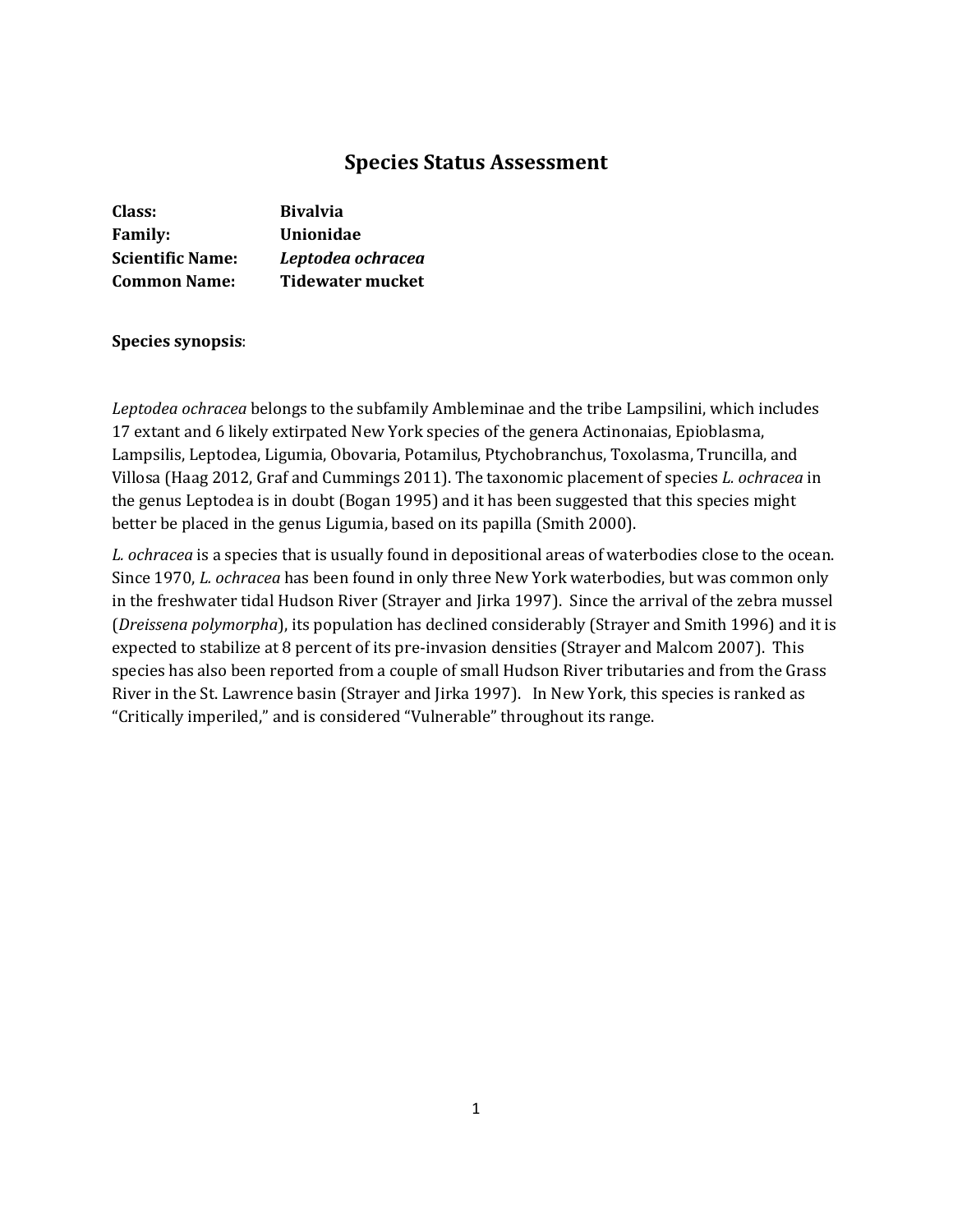### **Status**

### **a. Current and Legal Protected Status**

- **i. Federal None Candidate?** No
- **ii. New York \_\_\_\_\_\_\_**None Species of Greatest Conservation Need**\_\_\_\_\_\_\_\_\_\_\_**

### **b. Natural Heritage Program Rank**

- **i. Global a G3G4 Vulnerable**
- **ii. New York \_\_\_\_\_**S1 **–** Critically Imperiled**\_\_\_\_ Tracked by NYNHP? \_\_\_**Yes**\_\_\_**

#### **Other Rank:**

IUCN Red List Category: Near threatened American Fisheries Society Status: Special Concern (1993) Species of Regional Northeast Conservation Concern (Therres 1999)

### **Status Discussion:**

This is a widespread, though uncommon species along the coastal areas of the Atlantic Slope with noted declines in almost its entire range and some state level extirpations. Dispersal is limited to coastal plains ponds and rivers with direct connectivity to the Atlantic Ocean (NatureServe 2013).

### **II. Abundance and Distribution Trends**

### **a. North America**

**i. Abundance**

**\_\_X\_\_\_ declining \_\_\_\_\_increasing \_\_\_\_\_\_stable \_\_\_\_\_unknown**

**ii. Distribution:**

**\_\_X\_\_\_ declining \_\_\_\_\_increasing \_\_\_\_\_\_stable \_\_\_\_\_unknown**

**Time frame considered: \_\_\_\_\_\_\_\_\_\_\_\_\_\_\_\_\_\_\_\_\_\_\_\_\_\_\_\_\_\_\_\_\_\_\_\_\_\_\_\_\_\_\_\_\_\_\_\_\_\_\_\_\_\_\_\_\_**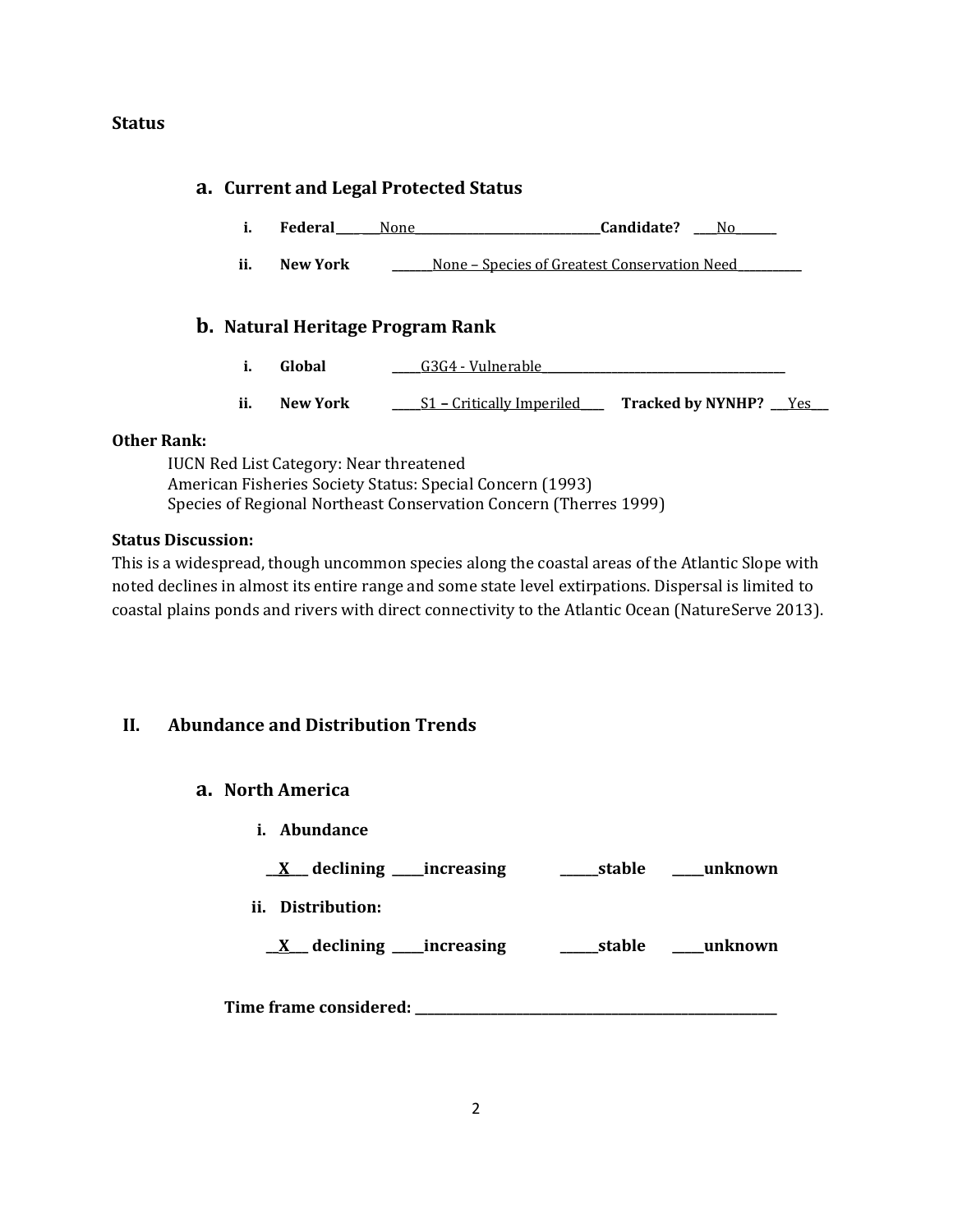# **b. Regional**

| i. Abundance                                    |                       |
|-------------------------------------------------|-----------------------|
|                                                 |                       |
| ii. Distribution:                               |                       |
|                                                 |                       |
|                                                 |                       |
| c. Adjacent States and Provinces                |                       |
| CONNECTICUT Not Present ________ No data ______ |                       |
| i. Abundance                                    |                       |
|                                                 |                       |
| ii. Distribution:                               |                       |
|                                                 |                       |
|                                                 |                       |
| MASSACHUSETTS Not Present ______                | <b>No data</b> ______ |
| i. Abundance                                    |                       |
|                                                 |                       |
| ii. Distribution:                               |                       |
|                                                 |                       |
|                                                 |                       |
| Listing Status: S2 - Special Concern            | SGCN? Yes             |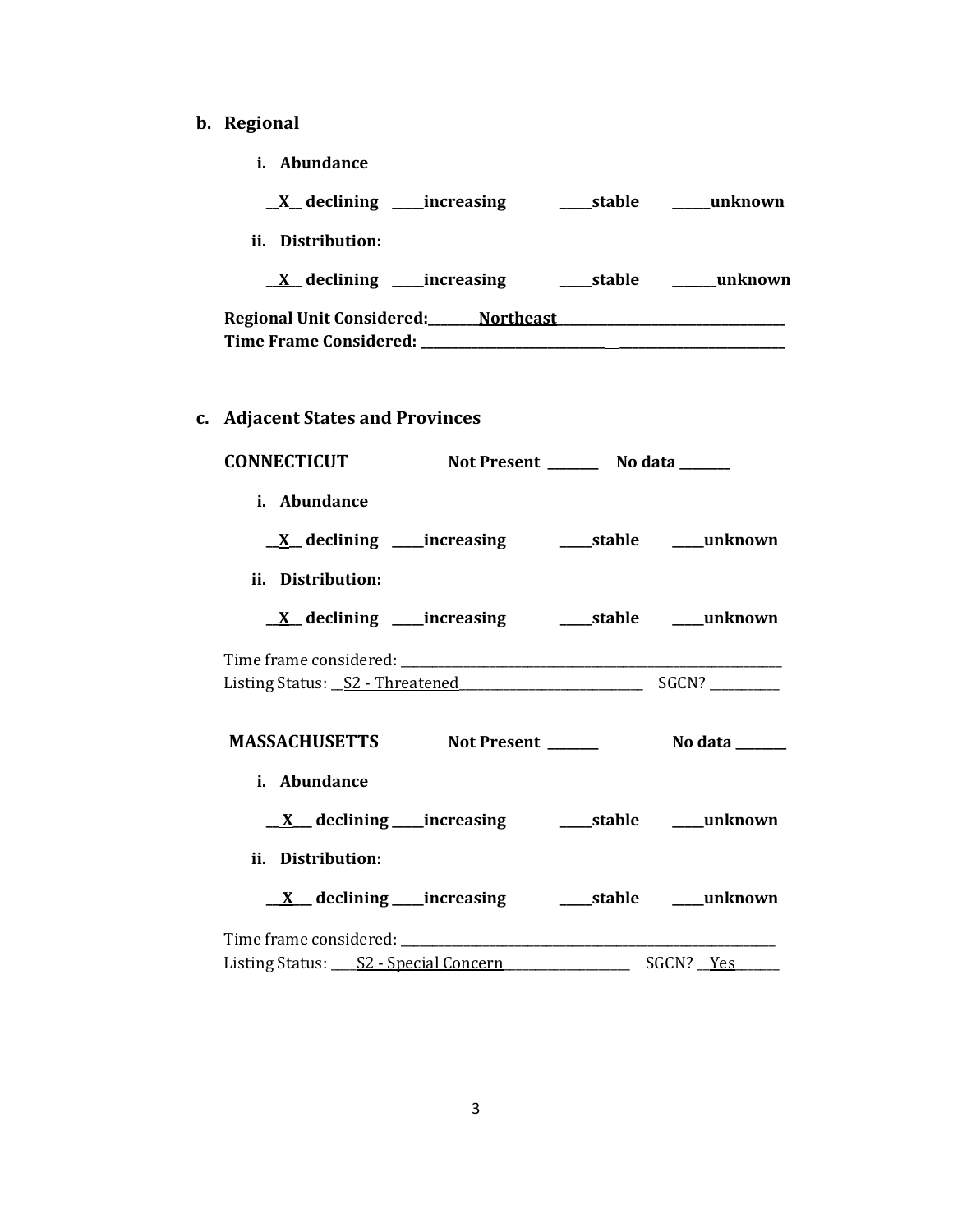| <b>NEW JERSEY</b>                    | <b>Not Present</b> | No data          |
|--------------------------------------|--------------------|------------------|
| <i>i.</i> Abundance                  |                    |                  |
| ___ declining _____increasing        |                    | stable x unknown |
| ii. Distribution:                    |                    |                  |
| __declining ____increasing           |                    |                  |
| Time frame considered: 1970-present  |                    |                  |
| Listing Status: ____ S2 - Threatened |                    | SGCN?<br>Yes     |

In New Jersey, *L. ochracea* is probably more abundant than reported from the Delaware River and tributaries. Several recent lake occurrences have been confirmed. Impacts to water quality, along with proposed in-stream projects, threaten existing populations. Sea level rise, salt water intrusion, and extreme weather events all pose long term threats (Davenport 2012). Bowers-Altman (personal communication 2013) states that "although I have chosen abundance and distribution as unknown, my gut feeling is that for both, some areas are relatively stable, while others are declining."

| <b>ONTARIO</b>                                               | Not Present <u>X</u>     | No data $\_\_\_\_\_\_\_\_\_\_\_\$                |
|--------------------------------------------------------------|--------------------------|--------------------------------------------------|
| PENNSYLVANIA                                                 | Not Present _____        | No data $\_\_\_\_\_\_\_\_\_\_\_\_\_\_\_\_\_\_\_$ |
| i. Abundance                                                 |                          |                                                  |
|                                                              |                          |                                                  |
| ii. Distribution:                                            |                          |                                                  |
| <u>X</u> declining ____increasing _______stable _____unknown |                          |                                                  |
|                                                              |                          |                                                  |
|                                                              |                          |                                                  |
|                                                              |                          |                                                  |
| <b>QUEBEC</b>                                                | Not Present $X$          | No data $\_\_\_\_\_\_\_\_\_\_\_\$                |
| <b>VERMONT</b>                                               | Not Present $\mathbf{X}$ | No data _______                                  |
|                                                              |                          |                                                  |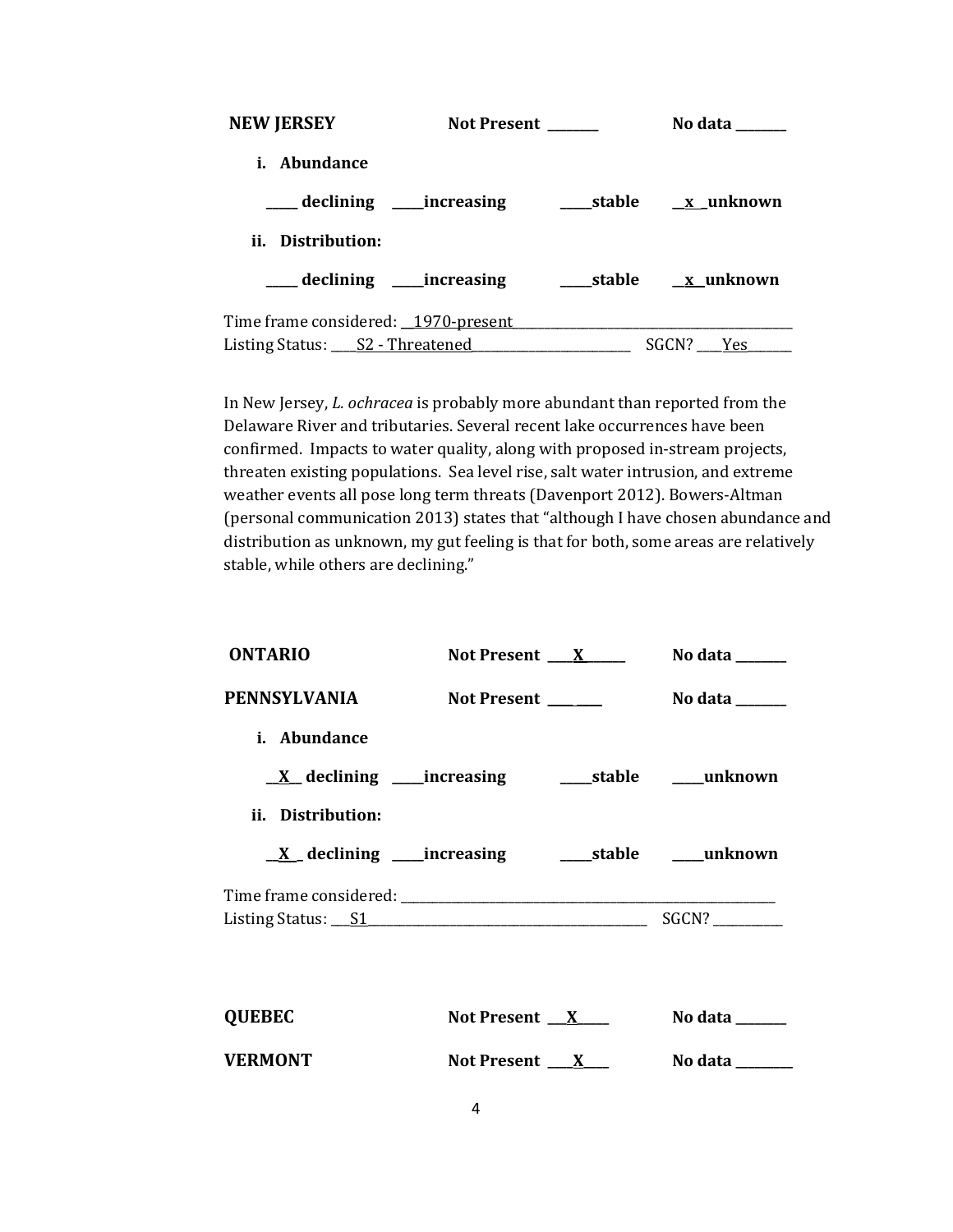| d. NEW YORK                                         |  | No data                                |
|-----------------------------------------------------|--|----------------------------------------|
| Abundance<br>i.                                     |  |                                        |
| $X$ declining _____ increasing                      |  | stable unknown                         |
| ii. Distribution:                                   |  |                                        |
| $\underline{\mathbf{X}}$ declining _____ increasing |  | stable <b>manufation</b> <u>stable</u> |
| Time frame considered: 1990 to present              |  |                                        |

# **Monitoring in New York.**

None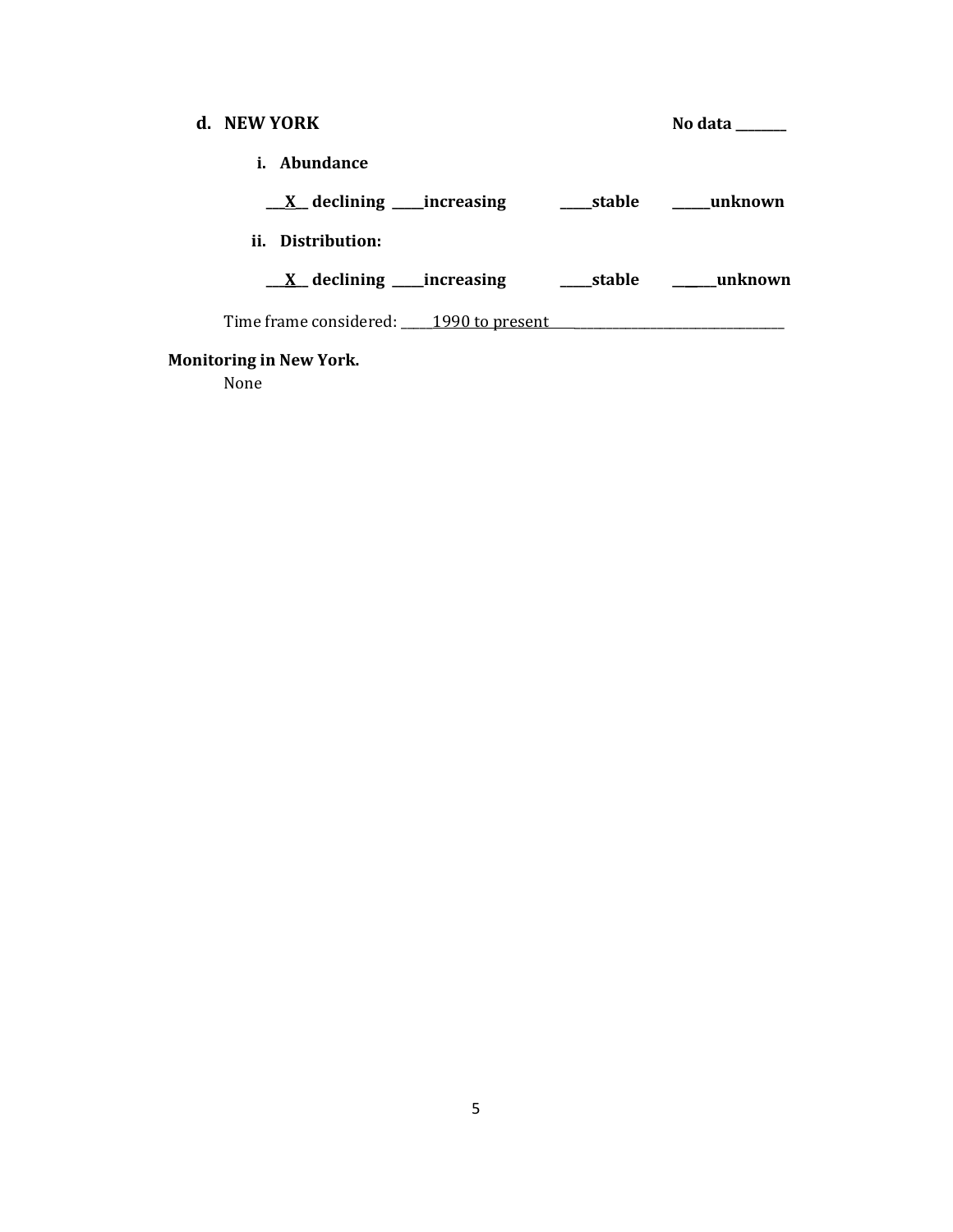#### **Trends Discussion:**



Figure 1. *L. ochracea* distribution in North America (NatureServe 2013).



Figure 2: Post 1970 distribution of *L. ochracea* in New York State (Mahar and Landry 2013; Harman and Lord 2010; The Nature Conservancy 2009; New York Natural Heritage Program 2013; White et al. 2011).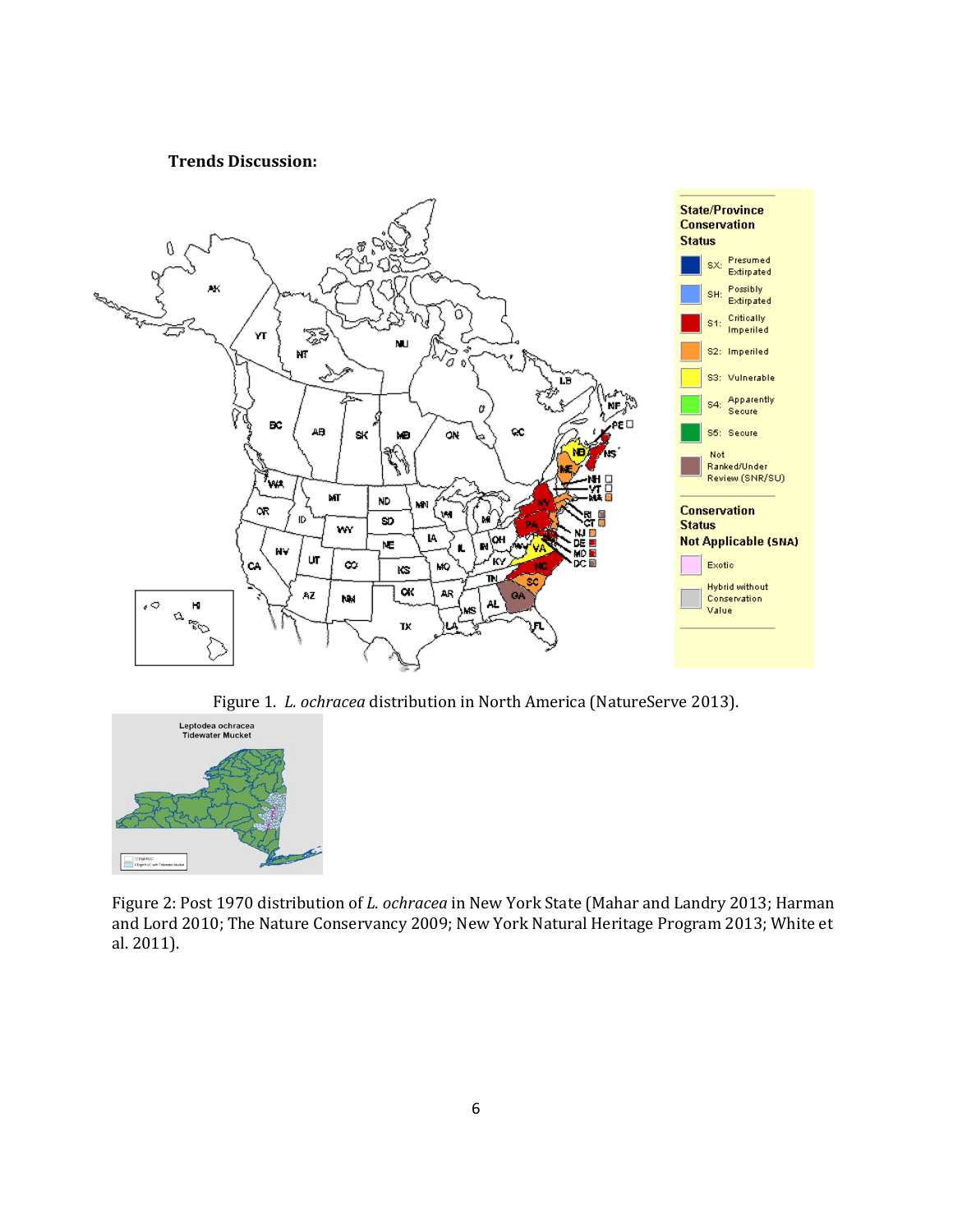#### **III. New York Rarity, if known:**

| <b>Historic</b>                | # of Animals  | # of Occurrences | % of State               |
|--------------------------------|---------------|------------------|--------------------------|
| prior to 1970                  | __unknown ___ | 4 waterbodies    | 3 of 56 HUC 8 watersheds |
| prior to 1980<br>prior to 1990 |               |                  |                          |

#### **Details of historic occurrence:**

Historically, in New York, *L. ochracea* was common only in the freshwater tidal Hudson River (Strayer and Jirka 1997). NY Natural Heritage (2013) reports this species from the Hudson River in Troy, Normans Kill (pre-1890), and at Bristol Beach, however no live specimens were reported from these sites upon recent revisit. A single, old, spent shell of *L. ochracea* was collected in 1965 in the St. Lawrence basin from the Grass River at Louisberg (Strayer and Jirka 1997).

| <b>Current</b> |                   | # of Animals # of Occurrences | % of State               |
|----------------|-------------------|-------------------------------|--------------------------|
|                | ${\sim}4.000.000$ | 3 waterbodies                 | 3 of 56 HUC 8 watersheds |

#### **Details of current occurrence:**

Since 1970, *L. ochracea* has been found in 3 waterbodies in New York State (Figure 2).

In New York, *L. ochracea* was common only in the freshwater tidal Hudson River, where its range extended almost continuously from Troy to Kingston (Strayer and Jirka 1997, White et al. 2011). In 1991-1992, it constituted about 5% of the freshwater tidal Hudson River unionoid community of over one billion animals. Since the arrival of the zebra mussel (*Dreissena polymorpha*), the population of *L. ochracea* in the Hudson River declined considerably at a rate of 43 percent per year until 1998 when it was no longer detected in surveys. Populations recovered slightly in 2000–2005 and models suggest that populations will stabilize at 8% of their pre-invasion densities rather than disappearing from the Hudson River (Strayer and Malcom 2007). Also, in 2011, live specimens were found in the South Bay Creek and Marsh area near the City of Hudson.

Erickson and Fetterman (1996) reported a questionable occurrence of this species from the Grass River (Strayer and Jirka 1997). Far from previously known populations of the species, the origins and status of this population are obscure. It may represent a remnant population that survived glaciation in an offshore refugium*,* or these specimens may have been strays, brought up the St. Lawrence by anadromous fish (Strayer and Jirka 1997).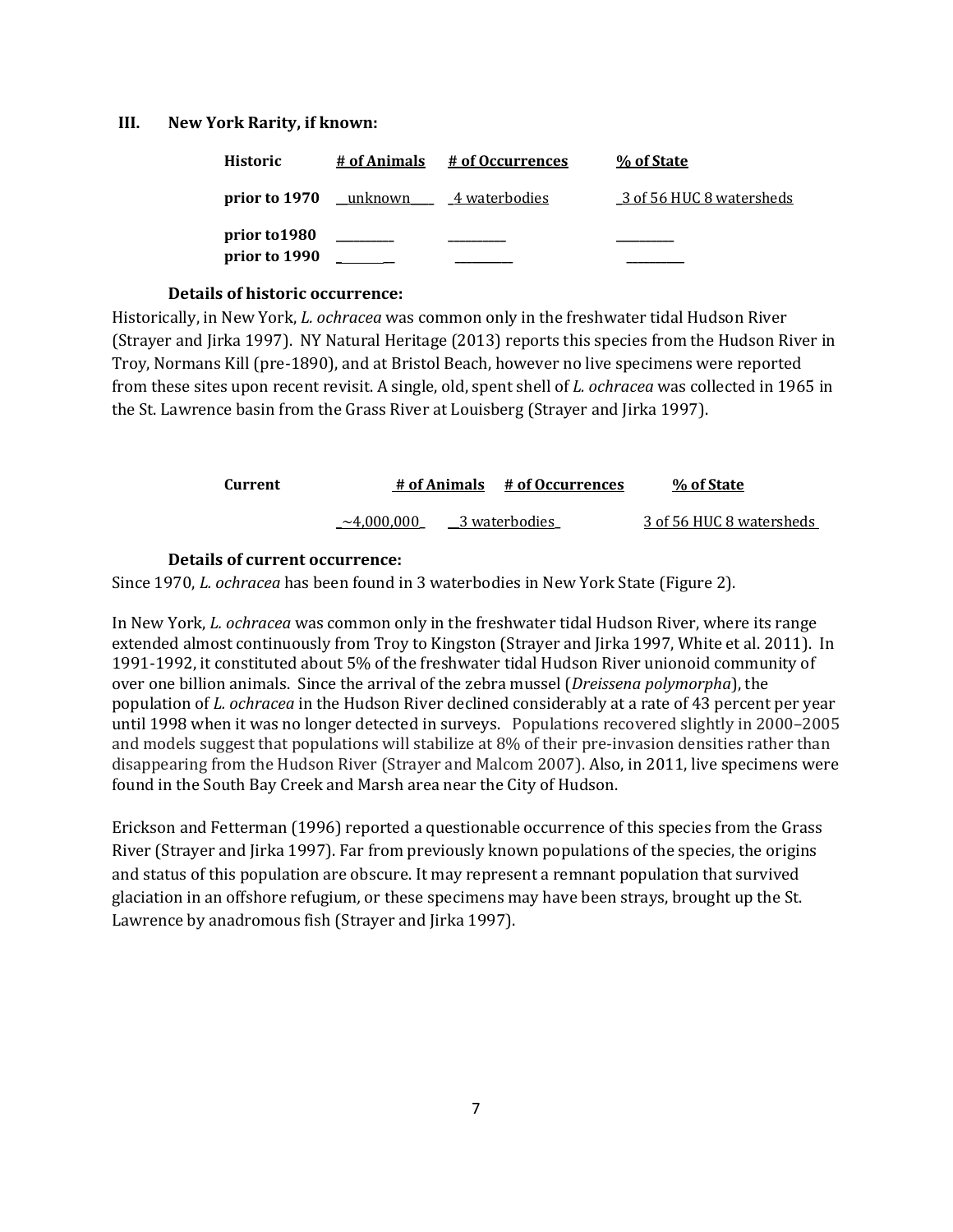#### **New York's Contribution to Species North American Range:**

| % of NA Range in New York | <b>Classification of New York Range</b> |
|---------------------------|-----------------------------------------|
| $\frac{100}{2}$ (endemic) | X Core                                  |
| 76-99                     | $\_\_\_$ Peripheral                     |
| 51-75                     | __ Disjunct                             |
| 26-50                     | Distance to core population:            |
| $-1 - 2.5$                |                                         |

#### **IV. Primary Habitat or Community Type:**

- 1. Large/Great River; Low Gradient; Assume Moderately Buffered (Size 3+ rivers); Warm
- 2. Large/Great River; Low-Moderate Gradient; Assume Moderately Buffered (Size 3+ rivers); Warm
- 3. Small River; Moderate-High Gradient; Moderately Buffered, Neutral; Transitional Cool

#### **Habitat or Community Type Trend in New York:**

| <b>Declining</b><br><b>Stable</b>         | Increasing X Unknown           |
|-------------------------------------------|--------------------------------|
| Time frame of decline/increase: _________ |                                |
| <b>Habitat Specialist?</b>                | <b>Yes</b><br>X No             |
| <b>Indicator Species?</b>                 | $\frac{1}{2}$ No<br><b>Yes</b> |

#### **Habitat Discussion:**

*L. ochracea* is a freshwater species that is usually found in waterbodies close to, but not necessarily connected, to the ocean. It occurs in small to large tidal rivers, canals, coastal ponds; including artificial impoundments; and lakes that have connections with coastal waters. It inhibits muddy, sandy, and gravely substrates. *L. ochracea has* been found in water depths of one to more than 25 feet, in a variety of conditions, but seem to prefer depositional areas with slow currents (Nedeau 2008, Strayer and Jirka 1997).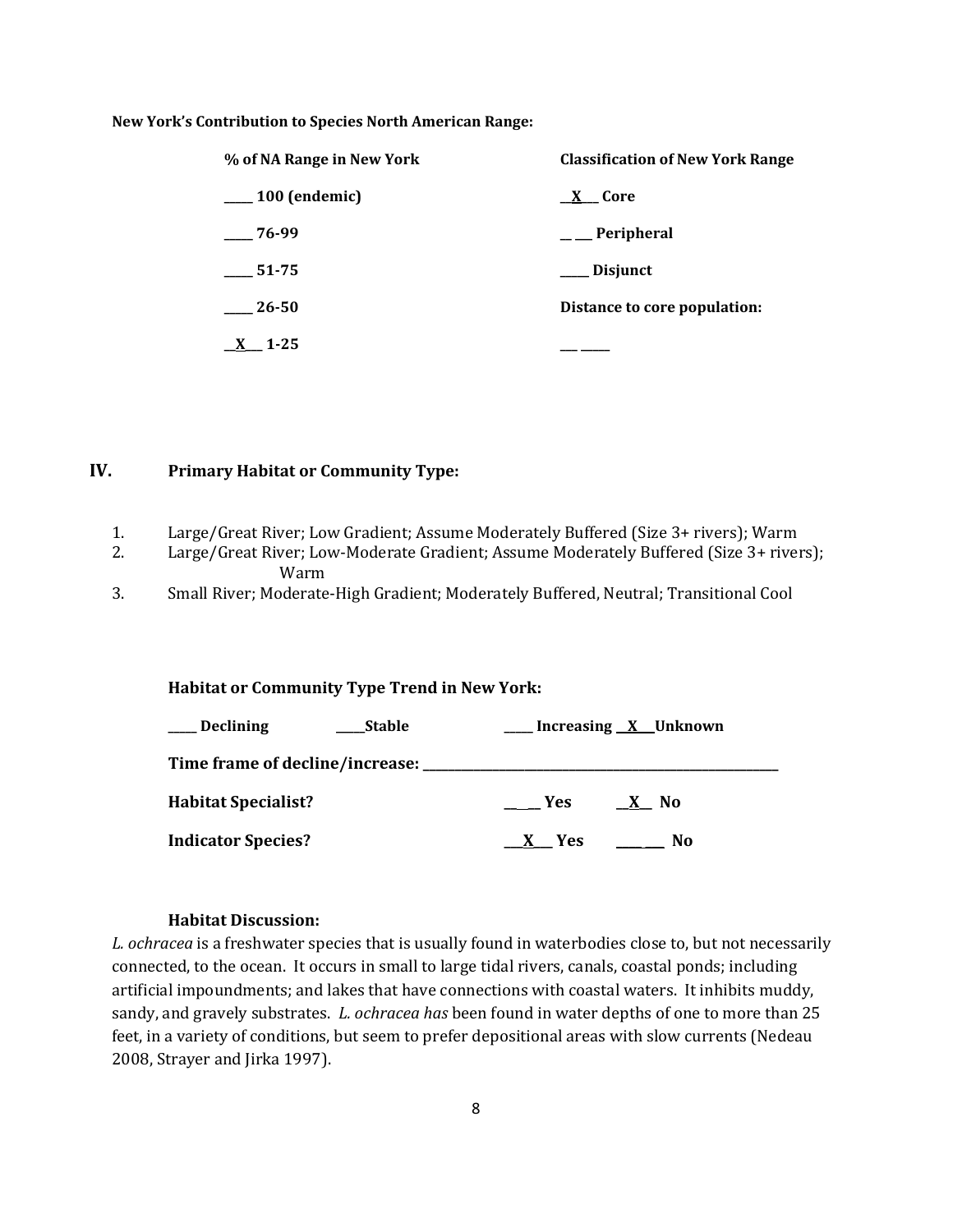- **V. New York Species Demographics and Life History**
	- **\_\_\_X\_\_\_ Breeder in New York**
		- **\_\_\_X\_\_ Summer Resident**
		- **\_\_X\_\_\_ Winter Resident**
		- **\_\_\_\_\_ Anadromous**
	- **\_\_\_\_\_ Non-breeder in New York**
		- **\_\_\_\_\_ Summer Resident**
		- **\_\_\_\_\_ Winter Resident**
		- **\_\_\_\_\_ Catadromous**
	- **\_\_\_\_\_ Migratory only**
	- **\_\_\_\_\_Unknown**

#### **Species Demographics and Life History Discussion:**

Upstream males release sperm into the water. Females downstream take up the sperm with incoming water. Fertilization success may be related to population density, with a threshold density required for any reproductive success to occur. Eggs are fertilized within the female. Like nearly all North American mussels, *L. ochracea* must parasitize an often specific vertebrate host to complete its life cycle. It is suspected that some mussel populations are not recruiting because their hosts no longer occur with them. Once released by the female, glochidia must acquire a suitable host or die, usually within 24-48 hours. After attaching to a suitable host, glochidia encyst, usually at the fish's gills or fins and receive nutrition and dispersal. Once the glochidia metamorphose into juveniles, they drop from the host. If they land in suitable habitat, they will burrow into the substrate, where they may remain for several years (Watters et al. 2009).

In the adult form, freshwater mussels are basically sessile; movement is limited to a few meters of the lake or river bottom. The only time that significant dispersal can take place is during the parasitic phase. Infected host fishes can transport the larval unionids into new habitats, and can replenish depleted populations with new individuals. Dispersal is particularly important for genetic exchange between populations. Dispersal is likely to be a slow process for mussels which use resident fishes with limited home ranges as their hosts (COSEWIC as cited in NatureServe 2013).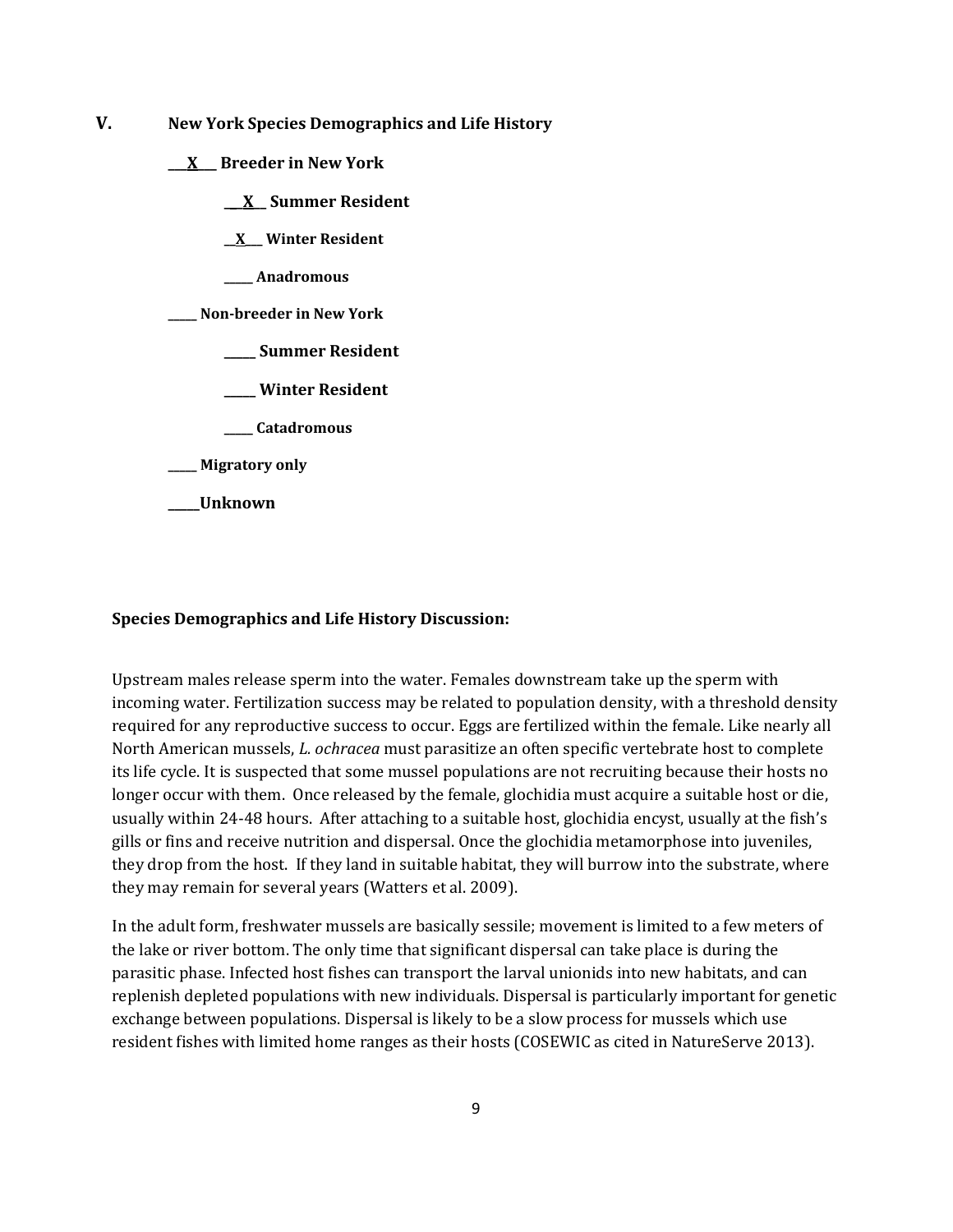This species has an opportunistic life history strategy. This strategy is often characterized by short life span, early maturity, high fecundity achieved soon after maturation, and, to a lesser extent, moderate to large body size. Species in this group have the fastest growth rates and highest reproductive effort. Nearly all opportunistic species are long-term brooders. This life history strategy is considered an adaptation for rapid colonization and persistence in disturbed and unstable but productive habitats (Haag 2012).

*L. ochracea* is a long-term brooder as eggs are fertilized in late summer and glochidia are released the following spring (Nedeau 2008). The only confirmed fish host for this species is white perch (*Morone americana*) (Nedeau 2008). *L. ochracea* is also known to heavily infest banded killifish (*Fundulus diaphanus*), which is thought to be a potential host (Kneeland and Rhymer 2008). The potential role of alewife (*Alosa pseudoharengus*) and striped bass (*Morone saxatilis*) as host fish needs further investigation. Longevity is probably less than 15 years (Nedeau 2008).

# **VI. Threats:**

Anecdotal observations suggest that this species is sensitive to channel modification, pollution, sedimentation and low oxygen conditions. Threats include dams and other impoundments, channelization and dredging (NatureServe 2013).

#### **Invasive Species**

Invasive zebra mussels (*Dreissena polymorpha*) have been repeatedly cited as a threat to native mussel populations (Strayer and Jirka 1997; Watters et al. 2009). En masse, Dreissenids outcompete native mussels by efficiently filtering food and oxygen from the water. They reduce reproductive success by filtering native mussel male gametes from the water column and they can foul the shells of the native mussels to the point that their valves can no longer open. In heavily invested areas, they may transform a habitat by hardening the substrate, such that dislodged mussels are not able to rebury (USFWS 1994).

*L. ochracea* was known from the Hudson River at the time of the zebra mussel invasion and was abundant enough to appear regularly in samples. This species declined steeply after the zebra mussel invasion, with an annual decline rate of 43 percent per year in 1993– 1999. By 1999, population densities had fallen by 100% from their pre-invasion values, with *L. ochracea* not collected at all in 1998 or 1999. Populations recovered slightly from 2000–2005, deviating strongly from the trajectories predicted by the 1990–1999 data. Recruitment and growth of young unionids recovered to preinvasion levels. Nevertheless, the body condition of unionids in 2000– 2005 was no better than in 1993–1999. Simple exponential decay models based on the entire 1990–2005 data set suggest that *L. ochracea* populations will stabilize at 8% of their pre-invasion densities rather than disappearing from the Hudson River (Strayer and Malcom 2007).

#### **Treated and Untreated Waste Water**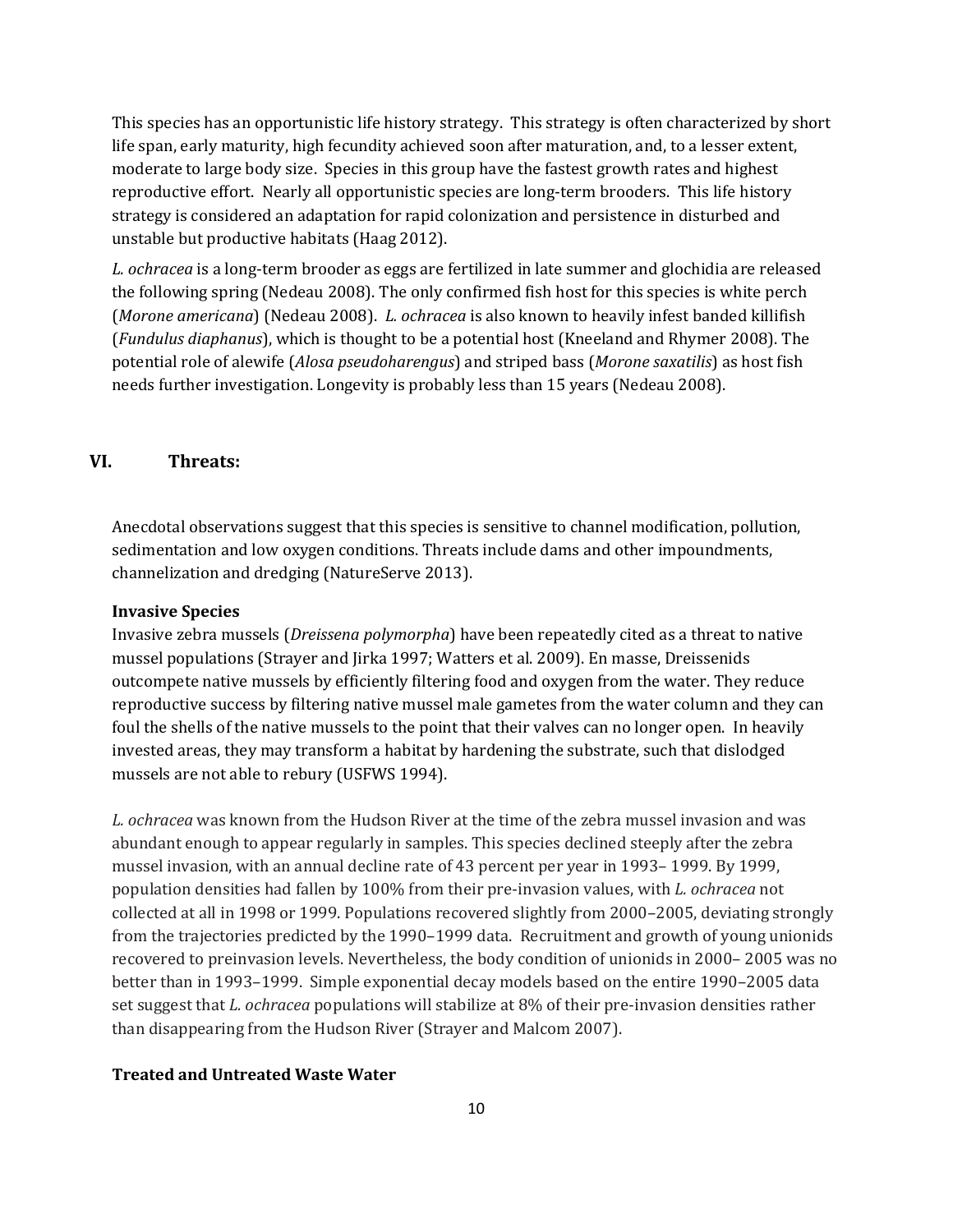Dozens of combined sewer overflow outflows discharge to the Hudson River into known *L. ochracea* habitat between Troy and Saugerties. Municipalities with CSO's include Troy, Albany, Coxsackie, Hudson, and Catskill ("Combined Sewer Overflow" 2012). In addition, *L. ochracea* habitat receives stormwater runoff and treated waste water from adjacent municipalities (SPDES 2007). Recent studies show that mussel richness and abundance decrease with increased proximity to sewage effluent (Wildenberg 2012). The input of biomaterial from waste water treatment plants depletes dissolved oxygen levels, negatively impacting mussels. Ammonia from wastewater treatment plants has been found to be toxic to glochidia (Goudraeu et al. 1993) and at sub-lethal exposure, adult mussels exhibit decreased respiratory efficiency (Anderson et al*.* 1978). Endocrine disrupters from pharmaceuticals are also present in municipal sewage effluents and are increasingly common in rivers and lakes (Haag 2012). In mussels, chronic exposure to estrogenic compounds in effluents caused feminization of male mussels, but these individuals did not produce eggs, suggesting major disruption of reproductive function (Gagne et al. 2011). The long term effects of these compounds on mussels are unknown (Haag 2012). It should be noted that in the Susquehanna Basin, Harman and Lord (2010) found no evidence that waste water treatment plants were responsible for reductions in mussel species of greatest conservation need.

The banks of the Hudson are bordered by a mix of developed/urban land, roads, forested land, wetlands, and agriculture, including pasture and row crops (New York State Landcover 2010). Aquatic habitats lacking vegetated buffers of adequate width are threatened by runoff from urban areas, roads, lawns, and agricultural land (Gillis 2012). If best management practices are not closely adhered to, mussel habitat adjacent to wood harvest or agricultural land is subjected to pesticide, fertilizer, and silt/sediment runoff. During recent mussel surveys in western and central New York, it has been documented that sufficient vegetated riparian buffers are often lacking along known mussel streams (Mahar and Landry 2013), indicating that runoff is a major threat to resident mussel populations.

#### **Runoff from Developed Land**

Developed lands and roads adjacent to the Hudson River are likely sources of storm water runoff containing metals and road salts. Mussels are particularly sensitive to heavy metals, more so than many other animals used in toxicological tests (Keller and Zam 1991). Low levels of metals may interfere with the ability of glochidia to attach to the host (Huebner and Pynnonen 1992), suggesting that U.S. EPA ambient water quality criteria may not adequately protect mussels from toxic metals (Wang et al. 2011). In addition, increases in salinity from the runoff of salt used for clearing roads in winter may be lethal to glochidia and juvenile mussels (Keller and Zam 1991, Liqouri and Insler 1985, Pandolfo et al. 2012). Based on these studies, the U.S. EPA's ambient water quality criterion for acute chloride exposures may not be protective of all freshwater mussels (Pandolfo et al. 2012).

#### **Agricultural Runoff**

Agricultural practices and wood harvest may be sources of siltation and pollution. The presence of pesticides and fertilizers in our rural watersheds is nearly ubiquitous (Haag 2012). And because pesticides and their associated surfactants adsorb onto sediment particles, sedimentation may act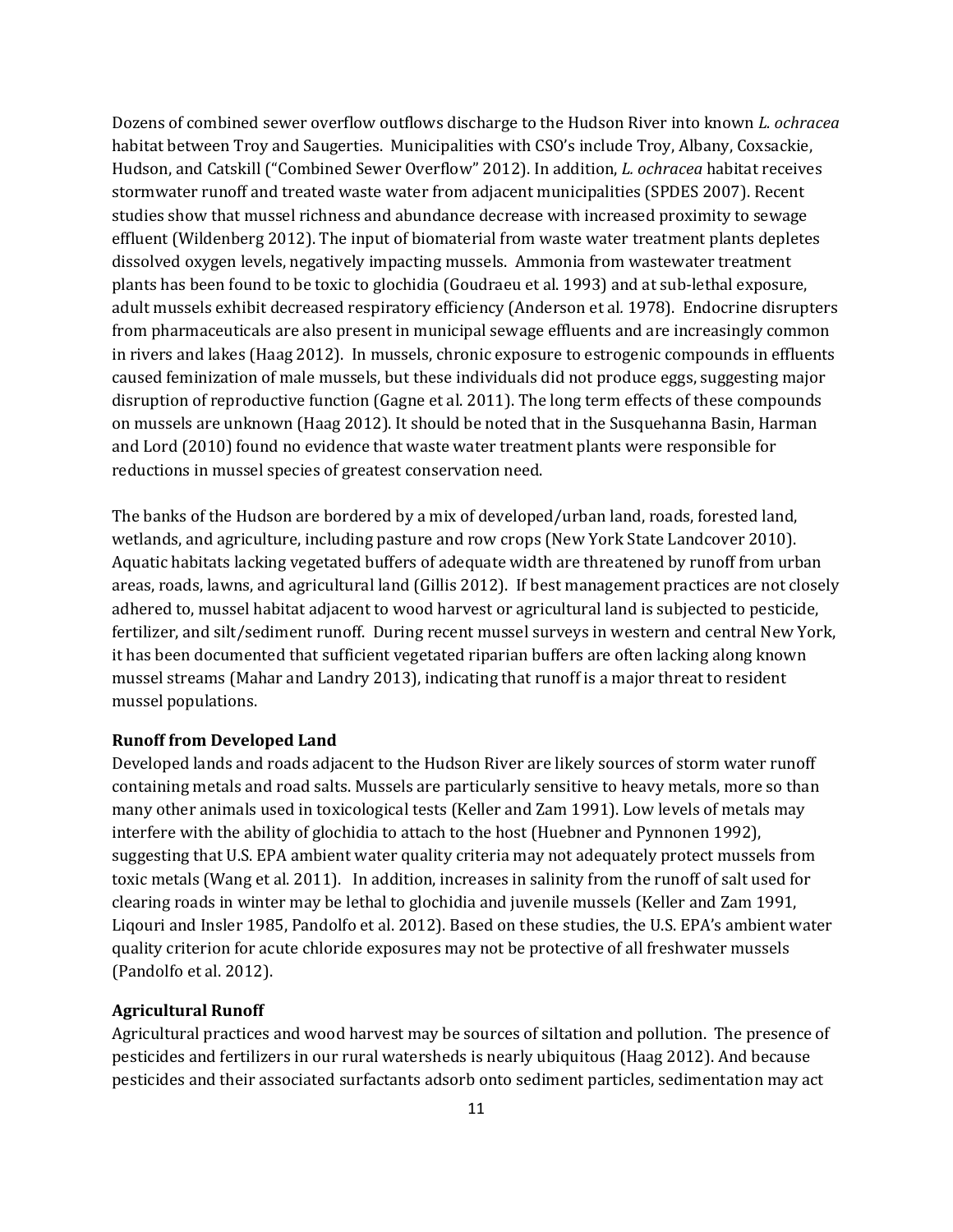as a vector for their transport into the aquatic system (Haag 2012). Mussels are more sensitive to pesticides than many other animals (Watters et al. 2009). Although effects of pesticides are speciesspecific, sub-lethal levels of PCBs, DDT, malathion, and other compounds inhibit respiratory efficiency and accumulate in the tissues. Atrazine and permethrin at sublethal concentrations reduced juvenile growth (Bringolf et al. 2007a, 2007b) and environmental levels of atrazine altered mussel movement and aggregation behavior (Flynn and Spellman 2009). Pesticides can affect mussels in many ways, but the full range of long-term effects remains unknown (Haag 2012).

Fertilizer runoff is also a concern. High inputs of nitrogen from fertilizers can cause increases in ammonia in the water and the substrate, leading to direct toxicity for a wide range of mussel species. Mussels, especially in their early life stages, are more sensitive to un-ionized ammonia than other organisms, and high sensitivity is seen across a range of species and life histories (Haag 2012). In addition, ammonia adsorbs to sediment particles, resulting in higher nitrogen concentrations in the substrate than in the overlying water. The nitrogen present in the interstitial spaces in the substrate is thought to result in juvenile mortality and to prevent recruitment by some mussel species (Strayer and Malcolm 2012). Studies have suggested decreasing sediment loads entering aquatic systems as the best way to decrease the impact of numerous stressors for mussels in general (Roley et al. 2012).

#### **Habitat Modifications**

In the Hudson River, the US Army Corps of Engineers is authorized to perform maintenance navigation dredging under the Rivers and Harbors Act of 1899 and the Federal Clean Water Act. The total length of the existing navigation project (NYC to Waterford) is about 155 miles and includes channel maintenance with shoal removal, maintaining channel widths and depths, and widening at bends and in front of the cities of Troy and Albany to form harbors ("Introduction To The Hudson River" 2012).

Navigational dredging, and other ecosystem modifications such as in-stream work associated with bridge replacement and vegetation removal kill mussels and destroy their habitat. For example, dredging for vegetation removal has been shown to remove up to 23% of mussels in spoils (Aldridge 2000). Further evidence for disruption was provided by mussel surveys adjacent to approximately 20 river miles of Conewango Creek that had been channelized and straightened in the first half of the 20th century. The resulting "dredge" had no riffle or run habitat and sites just below and above this channelized section contained few or no mussels (The Nature Conservancy 2009). Although limited in geographic scope these habitat modification activities have long term impacts on mussels and their distribution (Aldridge 2000).

#### **Impoundments – Range wide**

Across its range, impoundments likely contributed to the reduced distribution of mussels that we see today. Vaughn and Taylor (1999) observed a mussel extinction gradient with a gradual, linear increase in mussel species richness and abundance with increasing distance downstream from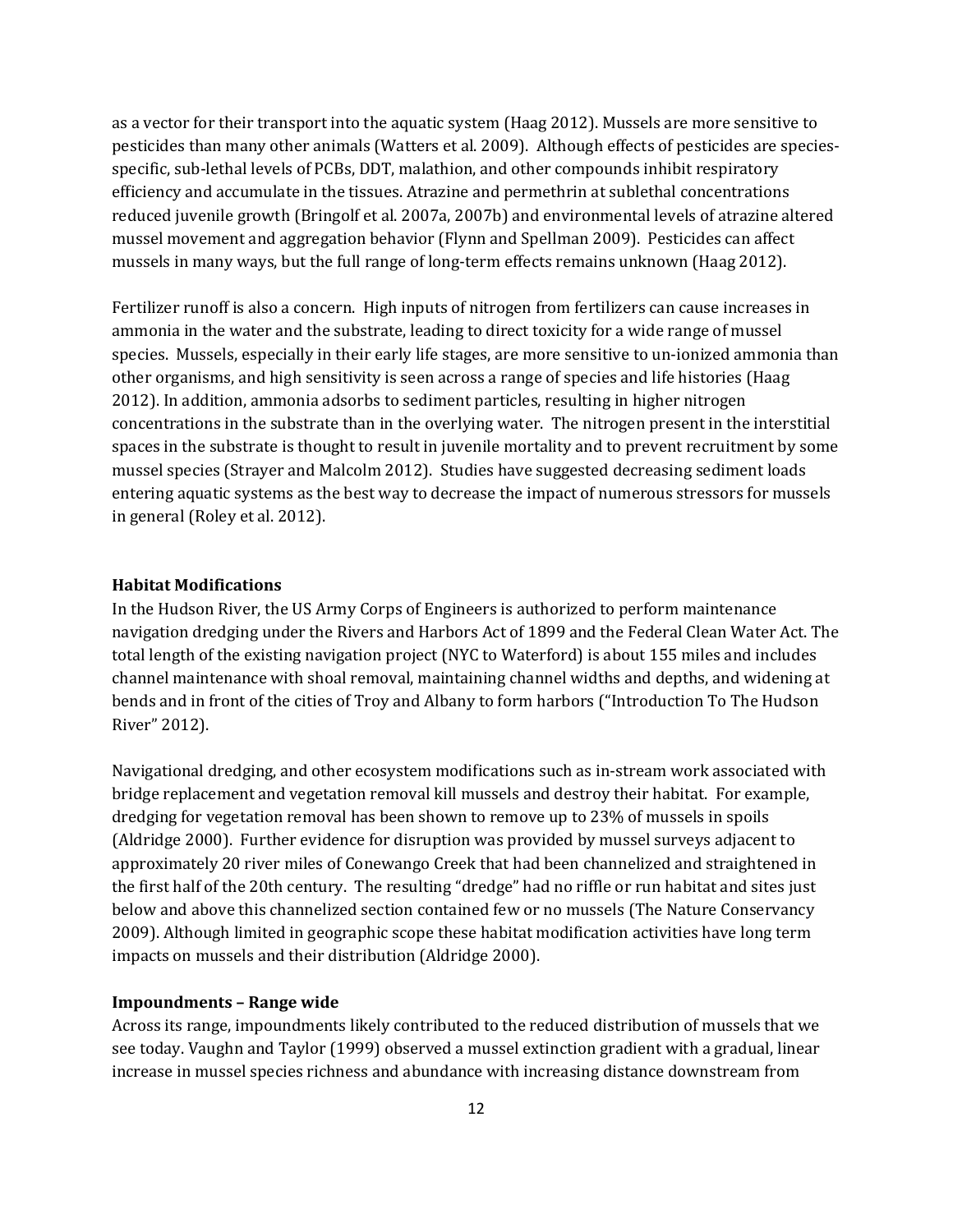impoundments. Species and their hosts that require shallow, oxygenated, fast-flowing water quickly are eliminated. Continuously cold water from both increased water depth upstream of the dam and dam discharges downstream of the dam may prevent reproduction. Impoundment increases silt load and eutrophication, resulting in changes in the fish fauna, and therefore the availability of hosts. Dams represent distributional barriers to fish hosts, and therefore to the mussels themselves. The zoogeographic patterns of several species suggest a dam-limited range. Dams also act as sediment traps, often having many feet of silt and debris caught on their upstream side. These areas generally are without mussels. Below the dam, the tailwaters often have dense mussel beds, as these reaches are the only areas left that still have oxygenated, fast moving water. This is exemplified by the distribution of beds in the lower Muskingum River, Ohio (Stansbery and King 1983, ESI 1993c).

In addition, improperly sized and poorly installed or poorly maintained culverts have impacts similar to dams in that they fragment habitat, preventing the movement by host fish, and effectively isolating mussel populations. And because culverts are located at nearly every road-stream intersection, there is the potential for landscape level fragmentation of mussel habitat.

#### **Are there regulatory mechanisms that protect the species or its habitat in New York?**

#### **\_\_\_\_\_ No \_\_\_\_\_ Unknown**

#### **\_\_\_X\_\_\_ Yes (describe mechanism and whether adequate to protect species/habitat)**

Mussel habitats receive some generic protection under several New York State regulations (NYCRR) promulgated under the authority of the New York Environmental Conservation Law (ECL), specifically Part 608 of the NYCRR: Use and Protection of Waters, and Part 617 of the NYCRR: State Environmental Quality Review (SEQR). Part 608 provides protection of some mussel habitats by regulating and requiring environmental review of the modification or disturbance of any "protected stream", its bed or bank, and removal of sand, gravel or other material from its bed or banks (608.2 Disturbance of Protected Streams). This does not provide adequate protection of mussels and their habitats as it only protects streams or particular portions of a streams for which there has been adopted by NYSDEC or any of its predecessors any of the following classifications or standards: AA,  $AA(t)$ , A,  $A(t)$ , B,  $B(t)$  C(t), or Streams designated (t)(trout) also include those more specifically designated (ts)(trout spawning). Mussel habitats may also receive some additional protections as the construction, repair, breach or removals of dams, and the excavation and placement of fill in navigable waters are subject to regulation and environmental review under Part 608, 608.3 and 608.5 respectively. Under part 608, projects requiring a permit can be conditioned by NYSDEC to include best management practices, such as sediment and erosion protections. Through the review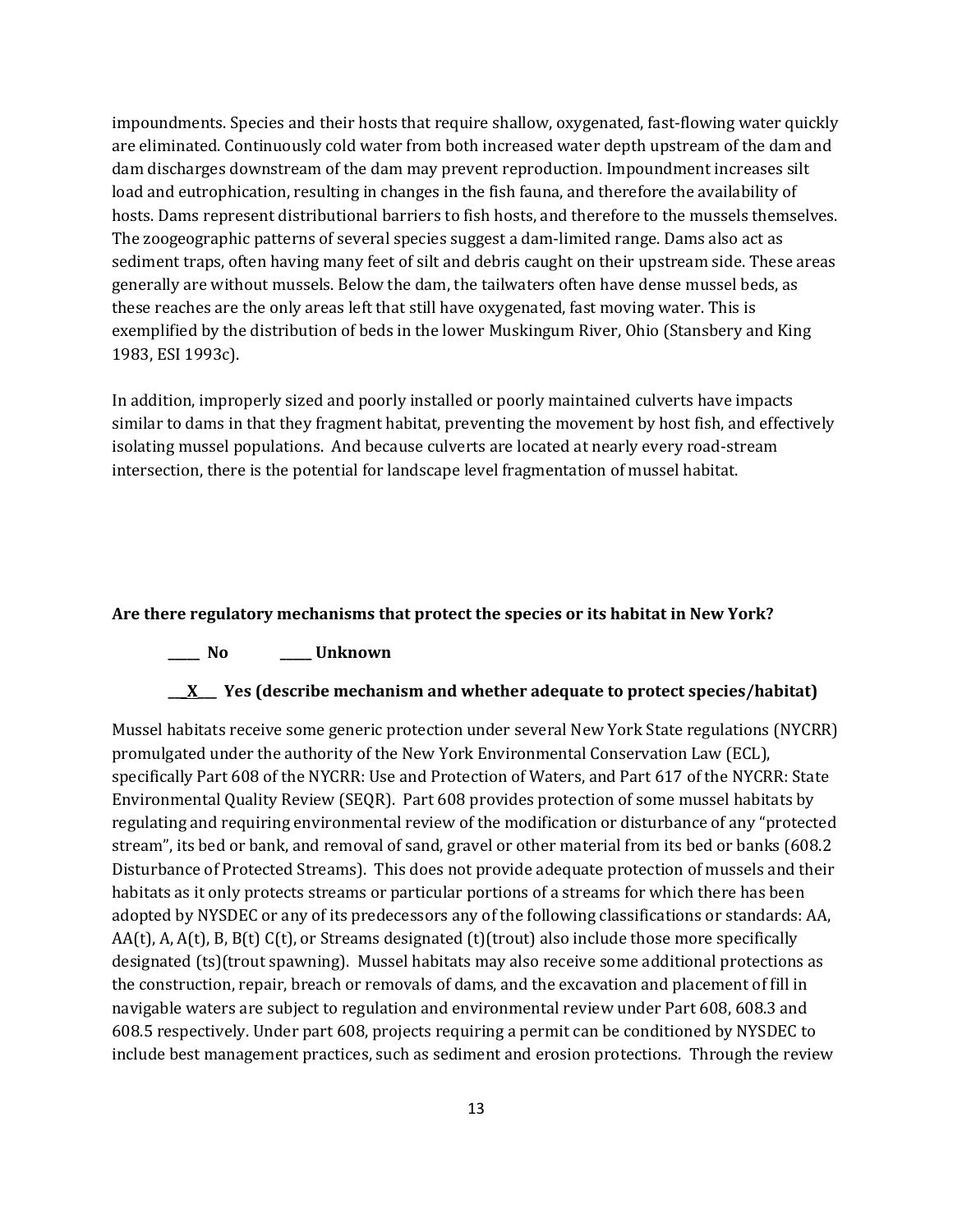process, these projects can also be modified to reduce impacts in order to meet permit issuance standards.

Under Part 608, protection of unlisted species of mussels is general and relatively limited. More importantly, Class C and D waters with mussels do not receive protection under these regulations. A significant portion of the New York's mussel resources occur within Class C and D waters. An additional but not insignificant gap in protection occurs because agricultural activities consisting of the crossing and re-crossing of a protected stream by livestock or wheeled farming equipment normally used for traditional agricultural purposes or of withdrawing irrigation water in a manner which does not otherwise alter the stream, are exempt from these regulations and environmental review.

Water quality certifications required by Section 401 of the Federal Water Pollution Control Act, Title 33 United States Code 1341(see subdivision (c) of this Section) may provide protection for freshwater mussels and their habitats from some activities that would potentially have adverse impacts by regulating construction or operation of facilities that may result in any discharge into navigable waters. Water quality certifications set water quality-related effluent limitations, water quality standards, thermal discharge criteria, effluent prohibitions and pretreatment standards for projects on navigable waters.

The State Environmental Quality Review (SEQR, Part 617 NYCRR) may also protect mussels and their habitats by requiring the consideration of environmental factors into the existing planning, review and decision-making processes of state, regional and local government agencies for activities that require discretionary approval. SEQR requires the preparation of an Environmental Impact Statement, including an alternatives analysis, for those activities that may result in a substantial adverse change in ground or surface water quality; a substantial increase in potential for erosion, flooding, leaching or drainage problems; the removal or destruction of large quantities of vegetation or fauna; substantial interference with the movement of any resident or migratory fish or wildlife species; impacts on a significant habitat area; substantial adverse impacts on a threatened or endangered species of animal or plant, or the habitat of such a species; other significant adverse impacts to natural resources; or, a substantial change in the use, or intensity of use, of land including agricultural, open space or recreational resources, or in its capacity to support existing uses.

New York State has numerous laws and regulations that both directly or indirectly protect waters of the state (mussel habitats) including regulations governing direct discharges to surface and groundwater, storm water, agricultural activities, pesticides, flood control, and dams. Without these regulations, mussels would certainly be in worse shape; however, most of these generic protections are not adequate in scope or specific enough to mussel threats to protect the mussel resources of New York State**.**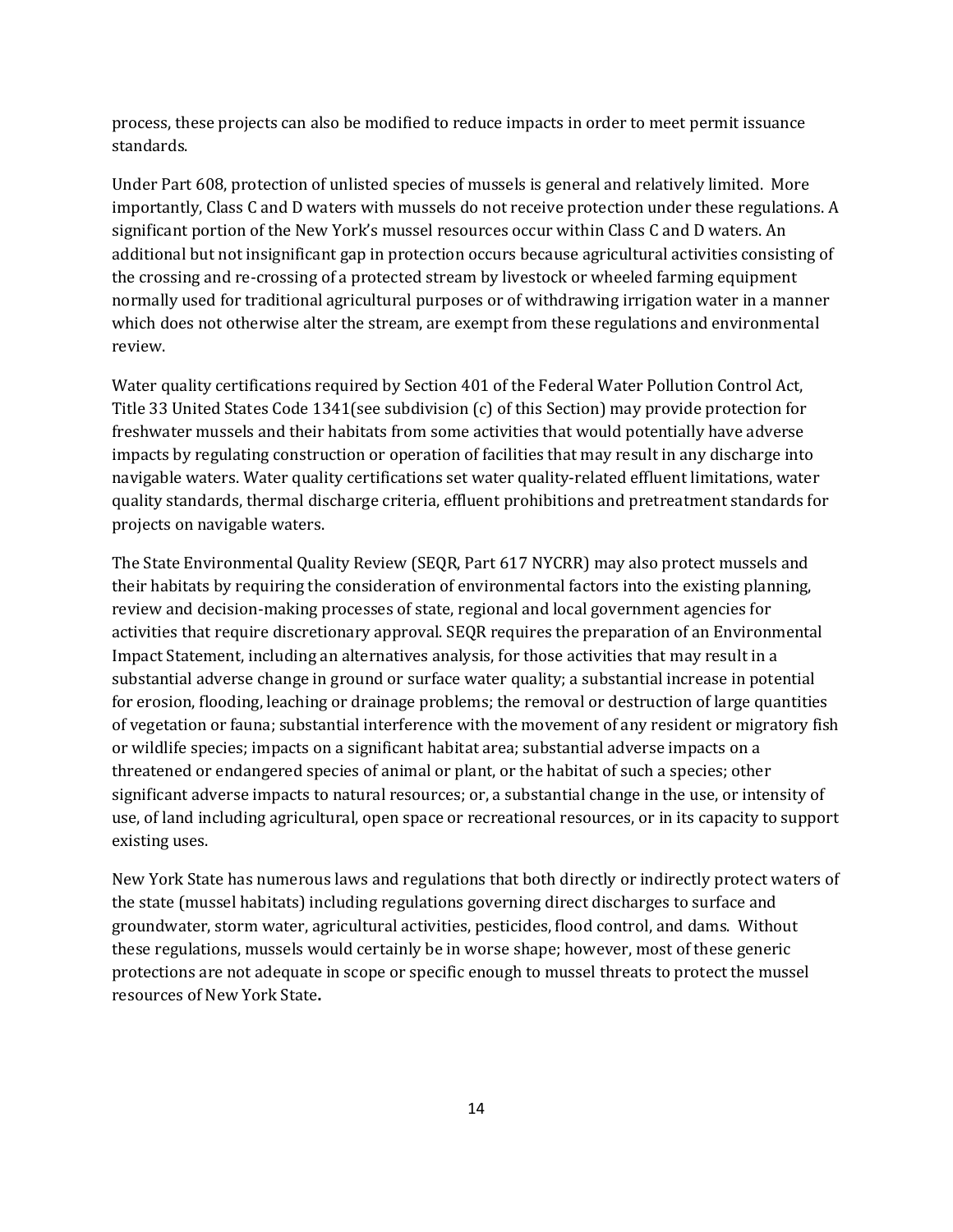# **Describe knowledge of management/conservation actions that are needed for recovery/conservation, or to eliminate, minimize, or compensate for the identified threats:**

- Conservation efforts for this species should focus on the freshwater tidal Hudson River.
- Modify marine mussel regulations or the definition of protected wildlife in NYCRR to clarify that freshwater mussels are protected under ECL. Current regulations could be interpreted that freshwater mussels may only be protected as shellfish without a season within the Marine District.
- Through landowner incentive programs or regulation, riparian buffers, particularly those that also provide shade, should be added/maintained/widened, along agricultural fields, subdivisions, and along major roads to decrease the levels of nitrogen, pesticides, sediment, heavy metals, and salts from entering these aquatic systems, as well as to moderate water temperature. Studies have suggested decreasing sediment loads entering aquatic systems as the best way to decrease the impact of numerous stressors for mussels in general (Roley and Tank 2012).
- Require all state agencies to maintain appropriate vegetative buffers along streams, rivers and lakes on state-owned or state managed properties.
- Develop and implement a comprehensive monitoring strategy that identifies protocols, including locations and specific intervals, for regular monitoring of known mussel populations to detect assess trends and detect dangerous declines.
- Mussel sensitivity to particular pollutants should be considered or addressed in the regulation of wastewater and stormwater discharges to groundwater and surface waters, State Pollutant Discharge Elimination Systems (SPDES). This should be reflected in effluent limitations for discharges, including discharges from P/C/I facilities (Private/Commercial/Industrial), CAFO facilities (Concentrated Animal Feeding Operations), High Volume Hydraulic Fracturing Discharges, and Wastewater treatment plants, etc. Discharges whose receiving waters have mussels, particularly those with known populations of mussels listed as Endangered, Threatened, Special concern or SGCN, should be carefully reviewed for potential impacts to mussels. For example, deleterious levels of ammonia (a component of many types of discharges) and molluscicides (a commonly used water treatment chemical in discharged water) should not be permitted.
- Coordinate with local wastewater treatment facilities to improve ammonia removal of treated discharge. This has been documented as a threat to Unionids at multiple life stages, and therefore needs to be addressed (Gillis, 2012).
- Update wastewater treatment facilities in Troy, Albany, Coxsackie, Hudson, and Catskill to eliminate combined sewer outflows.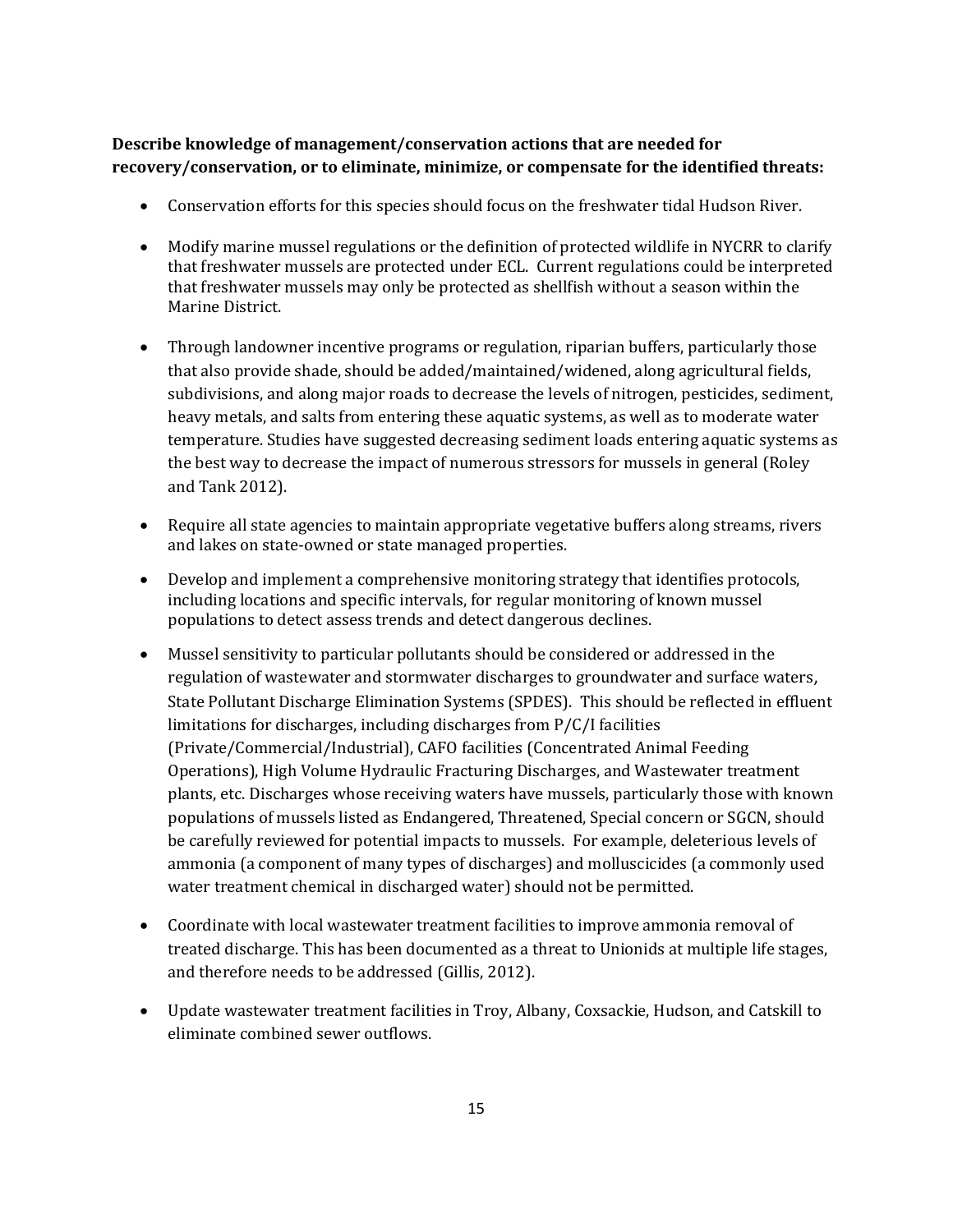- Establish a protocol whereas DEC staff work closely with state and local highway departments to reduce impacts to native mussels during maintenance and construction projects.
- Work with Army Corps of Engineers to reduce the impacts of Hudson River dredging activities on native mussels.
- Replace culverts that disrupt aquatic habitat connectivity to allow for passage of small fish species.
- NYSDEC should consider sensitivity of freshwater mussels to specific pollutants in the establishment and setting of water quality standards and TMDLs for waters containing freshwater mussels. A Total Maximum Daily Load (TMDL) specifies the maximum amount of a pollutant that a waterbody can receive and still meet water quality standards. TMDLs account for all contributing sources (e.g. point and nonpoint sources, and natural background levels), seasonal variations in the pollutant load, and incorporate a margin of safety that accounts for unknown or unexpected sources of the pollutant. In essence, a TMDL defines the capacity of the waterbody to absorb a pollutant and still meet water quality standards. The Clean Water Act requires states to identify waterbodies that do not meet water quality standards after application of technology-based effluent limitations. For these "impaired waters," states must consider the development of alternative strategies, including TMDLs, for reducing the pollutants responsible for the failure to meet water quality standards.

The Comprehensive Wildlife Conservation Strategy (NYSDEC 2006) includes recommendations for the following actions for freshwater mussels:

### **Habitat management:**

- Manage areas of important mussel populations by controlling degradation factors (e.g.. Controlling livestock access, point source or non-point source pollution, flow alteration, etc.)
- Develop methods to improve and restore freshwater bivalve habitat.

### **Habitat research:**

- Conduct research to determine habitat parameters necessary for good populations of each species of species-at-risk listed mussels.
- Research flow requirements of freshwater bivalves and model the effects of flow changes both in volume and timing.
- Research all parameters of mussel habitat requirements including temperature, substrate, fish, flow, food, etc.

### **Habitat restoration:**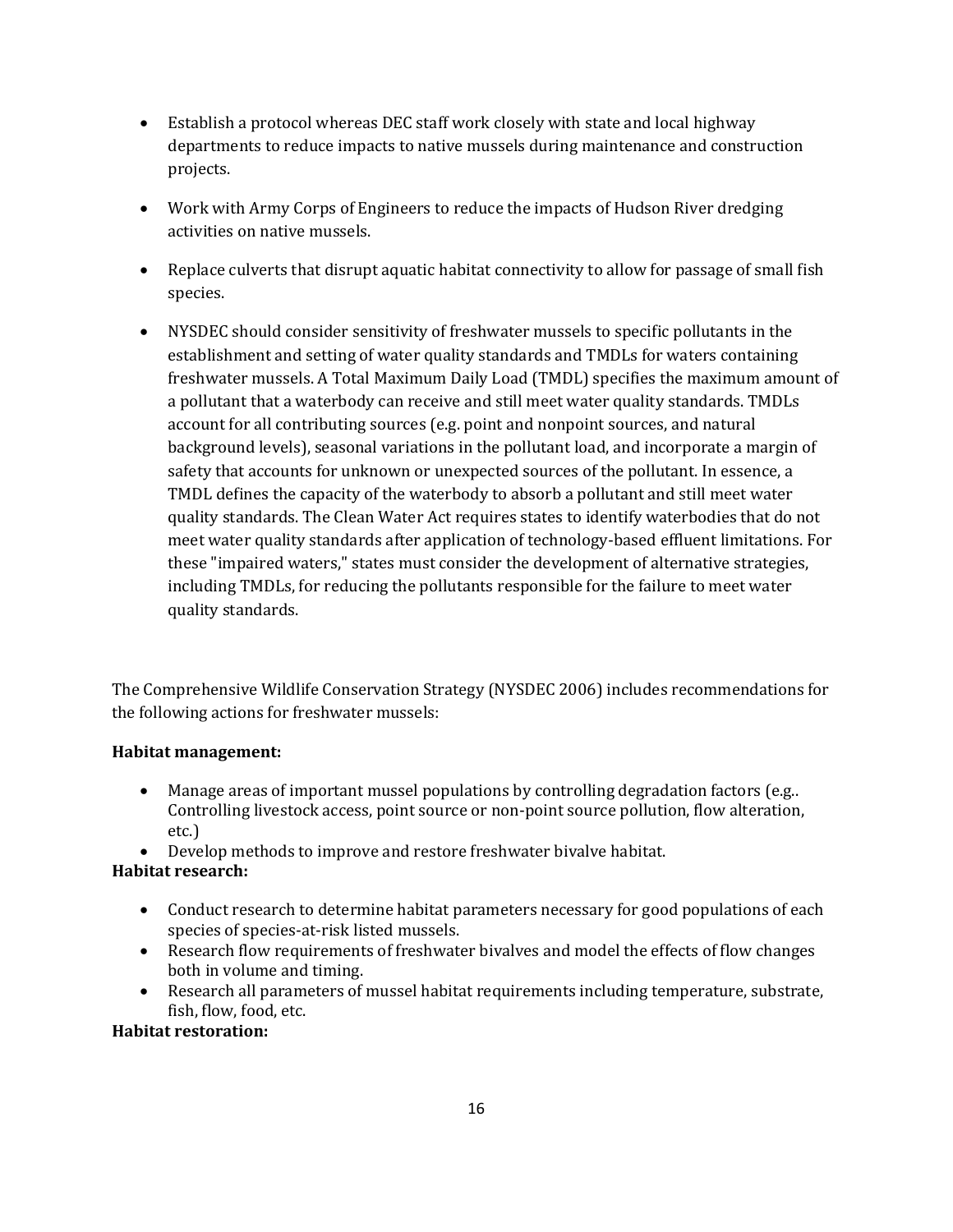• Restore degraded habitat areas to allow for recolonization or reintroduction of listed mussels.

### **Invasive species control:**

- Develop a monitoring/control plan that includes measures to detect invasive species problematic to freshwater bivalves in all New York watersheds and actions that will be taken to control them before they become threats.
- Conduct research on control of exotic bivalve species that compete with native mussels and exotic crustaceans or fish which may prey on them.

# **Life history research:**

- Research effects of pesticides and other chemicals, including ammonia, on all life stages of freshwater bivalves: sperm/egg, glochidia, larva, adults.
- Research potential interbreeding between *Alasmidonta varicosa* and *Alasmidonta marginata* and, if occurring, evaluate the potential threat to *A. varicosa* population integrity.
- Determine fish hosts for species where this is not known for populations living in New York.
- Research population dynamics of listed mussel species including connectivity of populations or subpopulations and genetic distinctness of populations or subpopulations.
- Determine or confirm breeding phenology and habitat conditions necessary for successful breeding for listed mussels (e.g.. mussel density, pop. level of fish host, temp, flow).

# **Modify regulation:**

• Modify marine mussel regulations to be clearer that freshwater mussels are protected under ECL.

# **New regulation:**

- Ban the importation of fish that feed on freshwater mollusks (e.g.. black carp).
- Require inclusion of all stages of freshwater mussels in testing for approval of new pesticides in New York*.*

# **Other action:**

- Develop an outreach program to private landowners through the Landowner Incentive Program to educate the public about freshwater mussel protection and initiate projects to prevent or repair impacts from land use on mussels.
- Increase regional permit control of development and highway projects that may impact native mussels.
- Develop standard monitoring/survey protocols for development projects in all watersheds in New York.
- Evaluate threats to mussels in each New York watershed and prioritize areas for actions to address the threats.
- Research the best survey methods both for detection of rare species and evaluation of population status and trends.
- Begin evaluation of members of the family Sphaeridae (fingernail clams) for inclusion into the species at risk list.

# **Population monitoring:**

- Conduct population estimates of species-at-risk listed mussel species in NY
- Conduct surveys to determine distribution of species-at-risk listed mussel species in NY. **Regional management plan:**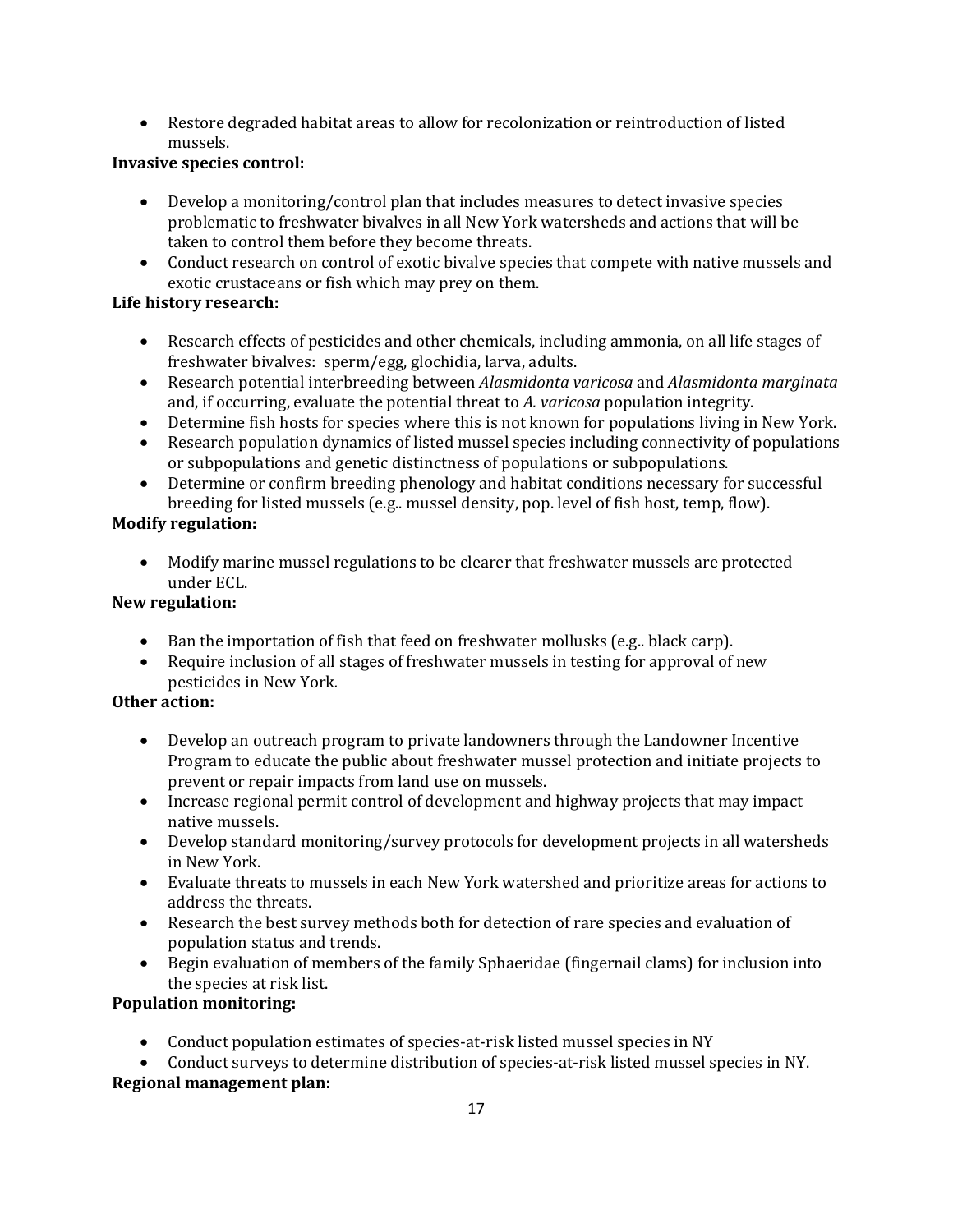• Incorporate freshwater mussel goals and objectives into regional water quality and fish management plans and policies.

### **Relocation/reintroduction:**

• Where appropriate, reintroduce listed mussels into appropriate habitat within their historic range.

#### **Statewide management plan:**

• Incorporate freshwater mussel goals and objectives into statewide water quality and fish management plans and policies.

### **VII. References**

Aldridge, D.C. (2000). The impacts of dredging and weed cutting on a population of freshwater mussels (Bivalvia: Unionidae). *Biological Conservation*, *95*(3), 247-257.

- Anderson, K. B., Sparks, R. E., and Paparo, A. A. (1978). Rapid assessment of water quality, using the fingernail clam, *Musculium transversum*: Final Report. University of Illinois, Urbana. 130p.
- Benke, A.C. (1990). A perspective on America's vanishing streams. *Journal of the N. American Benthological Society: 9*: 77-88
- Bringolf, R.B., W.G. Cope, C.B. Eads, P.R. Lazaro, M.C. Barnhart, and D. Shea (2007). Acute and chronic toxicity of technical‐grade pesticides to glochidia and juveniles of freshwater mussels (unionidae). *Environmental Toxicology and Chemistry*, *26*(10), 2086-2093.
- Bringolf, R.B., W.G. Cope, M.C. Barnhart, S. Mosher, P.R. Lazaro, and D. Shea, (2007). Acute and chronic toxicity of pesticide formulations (atrazine, chlorpyrifos, and permethrin) to glochidia and juveniles of *Lampsilis siliquoidea*. *Environmental Toxicology and Chemistry*, *26*(10), 2101-2107.
- Combined Sewer Overflow (CSO) Outfalls: New York State Department of Environmental Conservation Interactive Maps for Google Maps and Earth. (2013). Retrieved from Department of Environmental Conservation website: <http://www.dec.ny.gov/pubs/42978.html>
- Davenport, M.J. (2012). Species Status Review of Freshwater Mussels. New Jersey Division of Fish and Wildlife Endangered and Nongame Species Program.
- Davis, G.M., and S.L.H. Fuller (1981). Genetic relationships among recent Unionacea (Bivalvia) of North America. *Malacologia*, *20*(2), 217-253.
- COSEWIC. (2003). COSEWIC assessment and status report on the round hickorynut *Obovaria subrotunda* in Canada. Committee on the Status of Endangered Wildlife in Canada. Ottawa, Canada. 31 pp.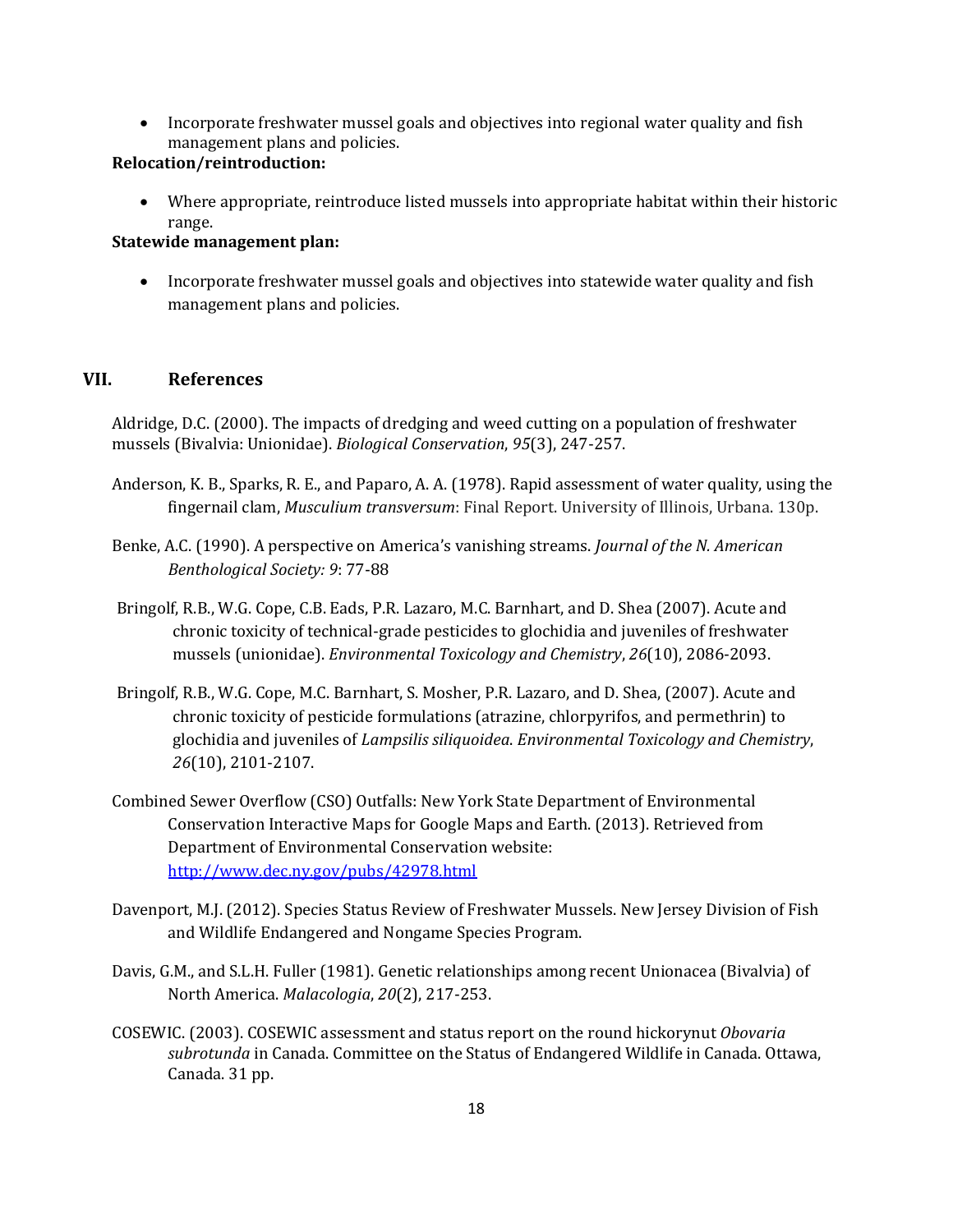- Flynn, K., and T. Spellman (2009). Environmental levels of atrazine decrease spatial aggregation in the freshwater mussel, *Elliptio complanata*. *Ecotoxicology and Environmental Safety*, *72*(4), 1228-1233.
- Graf, D. and K. Cummings. (2011). MUSSELp Evolution: North American Freshwater Mussels. The MUSSEL Project. The University of Wisconsin. Available: [http://mussel](http://mussel-project.uwsp.edu/evol/intro/north_america.html)[project.uwsp.edu/evol/intro/north\\_america.html.](http://mussel-project.uwsp.edu/evol/intro/north_america.html)
- Gagné, F., B. Bouchard, C. André, E. Farcy and M. Fournier (2011). Evidence of feminization in wild *Elliptio complanata* mussels in the receiving waters downstream of a municipal effluent outfall. *Comparative Biochemistry and Physiology Part C: Toxicology and Pharmacology*, *153*(1), 99-106.
- Gillis, P.L. (2012). Cumulative impacts of urban runoff and municipal wastewater effluents on wild freshwater mussels (*Lasmigona costata*). *Science of the Total Environment*, *431*, 348-356.
- Goudreau, S.E., R.J. Neves, and R.J. Sheehan, (1993). Effects of wastewater treatment plant effluents on freshwater mollusks in the upper Clinch River, Virginia, USA. *Hydrobiologia*, *252*(3), 211- 230.
- Haag, W.R. (2012). *North American freshwater mussels: natural history, ecology, and conservation*. Cambridge University Press.
- Harman, W.N. and P.H. Lord (2010). Susquehanna Freshwater Mussel Surveys, 2008-2010. Final report submitted to New York State Department of Environmental Conservation. SUNY Oneonta. Cooperstown, NY. 24 pp, plus appendix.
- Homer, C., J. Dewitz, J. Fry, M Coan, N. Hossain, C. Larson, N. Herold, A. McKerrow, J.N. VanDriel, and J. Wickham, 2007. Completion of the 2001 National Land Cover Database for the Conterminous United States. *Photogrammetric Engineering and Remote Sensing*, Vol. 73, No. 4, pp 337-341.
- Huebner, J.D., and K.S. Pynnönen (1992). Viability of glochidia of two species of Anodonta exposed to low pH and selected metals. *Canadian Journal of Zoology*, *70*(12), 2348-2355.
- Introduction to the Hudson River Programs of State and Federal Agencies. (2013). Retrieved from Department of Environmental Conservation website http://www.dec.ny.gov/lands/25607.html
- Keller, A.E., and S.G. Zam (1991). The acute toxicity of selected metals to the freshwater mussel, *Anodonta imbecilis*. *Environmental Toxicology and Chemistry*, *10*(4), 539-546.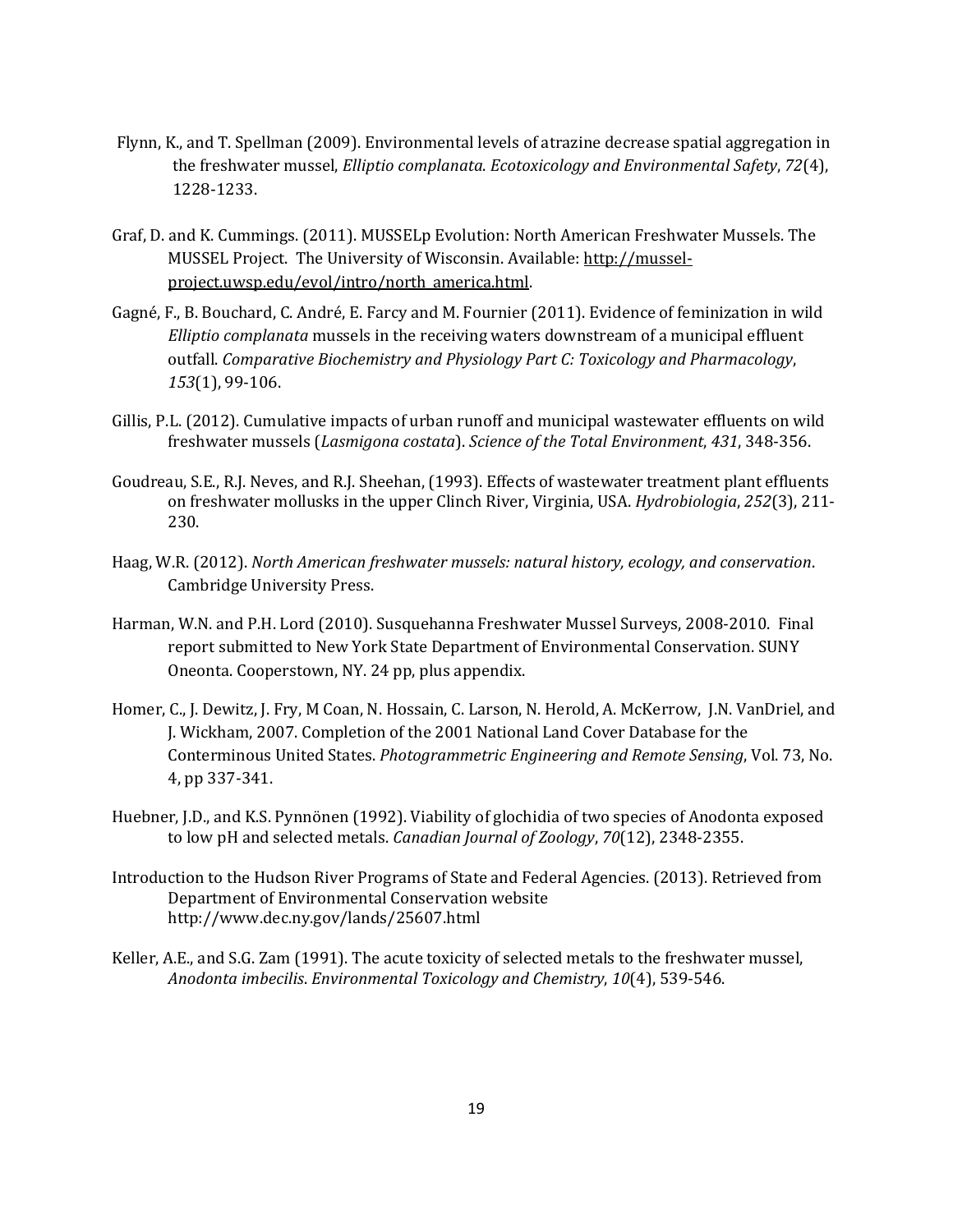- Kneeland, S.C., and J.M. Rhymer (2008). Determination of fish host use by wild populations of rare freshwater mussels using a molecular identification key to identify glochidia. *Journal of the North American Benthological Society*, *27*(1), 150-160.
- Liquori, V.M., and G.D. Insler (1985). Gill parasites of the white perch: Phenologies in the lower Hudson River. *New York Fish and Game Journal*, *32*(1), 71-76.
- Mahar, A.M. and J.A. Landry. 2013. State Wildlife Grants Final Report: Inventory of Freshwater Mussels in New York's Southeast and Southwest Lake Ontario Basins, 2008-2013. New York State Department of Environmental Conservation. Avon, NY. *In progress*.
- Natural Heritage Program Element Occurrences [ARC/INFO coverages] (2013). New York Natural Heritage Program, Albany, NY. Available: NYS Department of Environmental Conservation Master Habitat Data Bank's Data Selector.
- NatureServe. (2013). NatureServe Explorer: An online encyclopedia of life [web application]. Version 7.1. NatureServe, Arlington, Virginia. Available http://www.natureserve.org/explorer. (Accessed: February 11, 2013).
- Nedeau, E. J. 2008. *Freshwater mussels and the Connecticut River watershed*. Connecticut River Watershed Council.
- New York State Department of Environmental Conservation. (2006). *New York State Comprehensive Wildlife Conservation Strategy*. Albany, NY: New York State Department of Environmental Conservation.
- New York State Landcover, Version 1. [SDE raster digital data] (2010). National Gap Analysis Program. Moscow, Idaho. Available: NYS Department of Environmental Conservation Master Habitat Data Bank's Data Selector.
- Northeastern Aquatic Habitat Classification System (NAHCS) GIS map for streams and rivers, [vector digital data] (2010). US Environmental Protection Agency, the US Geological Survey, and The Nature Conservancy Eastern Conservation Science. Boston, MA. Available: NYS Department of Environmental Conservation Master Habitat Data Bank's Data Selector.
- Pandolfo, T. J., W.G. Cope, G.B. Young, J.W. Jones, D. Hua, and S.F. Lingenfelser (2012). Acute effects of road salts and associated cyanide compounds on the early life stages of the unionid mussel *Villosa iris*. *Environmental Toxicology and Chemistry*, *31*(8), 1801-1806.
- Roley, S.S., J.L. Tank, and M.A. Williams (2012). Hydrologic connectivity increases denitrification in the hyporheic zone and restored floodplains of an agricultural stream. *Journal of Geophysical Research: Biogeosciences (2005–2012)*, *117*(G3).
- Smith, D.G. (2000). Keys to the Freshwater Macroinvertebrates of Southern New England. Douglas G. Smith: Sunderland, Massachusetts. 243 pp.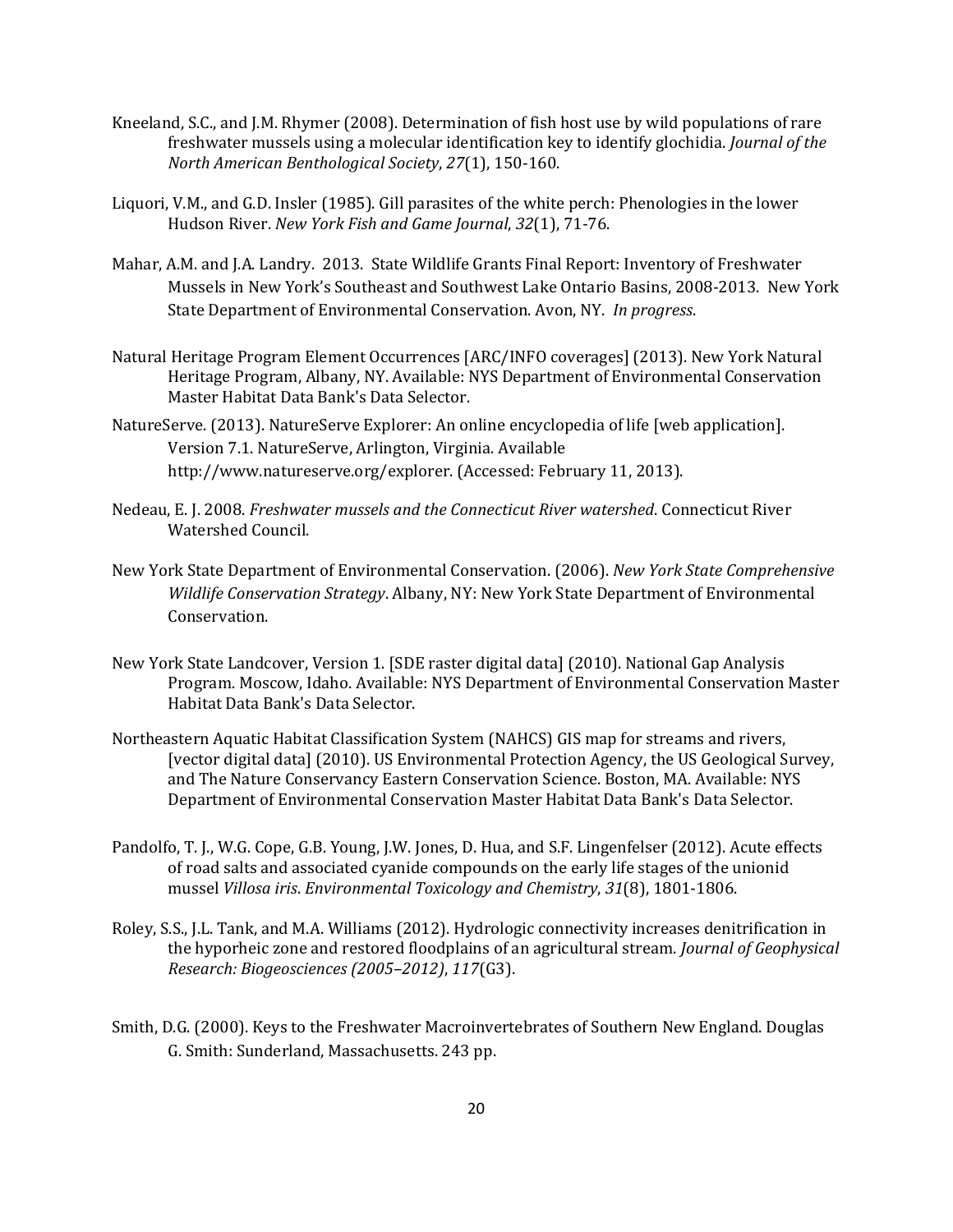- Stansbery, D.H., and C.C. King (1983). Management of Muskingum River mussel (unionid mollusk) populations. *Ohio State University Museum of Zoology Reports for*, *79*.
- State Pollutant Discharge Elimination System (SPDES) New York State [vector digital data]. (2007). Albany, New York: New York State Department of Environmental Conservation. Available: http://gis.ny.gov/gisdata/inventories/details.cfm?dsid=1010&nysgis=
- Strayer, D.L., and L.C. Smith (1996). Relationships between zebra mussels (*Dreissena polymorpha*) and unionid clams during the early stages of the zebra mussel invasion of the Hudson River. *Freshwater biology. Oxford*, *36*(3), 771-779.
- Strayer, D.L. and K.J. Jirka. (1997). The Pearly Mussels of New York State. New York State Museum Memoir (26): 113 pp., 27 pls.
- Strayer, D.L., and H.M. Malcom 2007. Effects of zebra mussels (*Dreissena polymorpha*) on native bivalves: the beginning of the end or the end of the beginning? Journal of North American Benthological Society, 2007, 26(1):111–122.
- The Nature Conservancy (2009). Freshwater Mussel (Unionidae) Distributions, Catches, and Measures of their Viability across the Catches, and Measures of their Viability across the Allegheny River Basin in New York. Report submitted New York State Department of Environmental Conservation. The Nature Conservancy, Central and Western NY Chapter. Rochester, NY. 63 pp.
- Therres, G.D. 1999. Wildlife species of regional conservation concern in the northeastern United States. Northeast Wildlife 54:93-100.
- U.S. Fish and Wildlife Service. (1994). Clubshell *(Pleurobema clava)* and Northern Riffleshell *(Epioblasma tondosa rangiana)* Recovery Plan. Hadley, Massachusetts. 68 pp.
- U.S. Fish and Wildlife Service (USFWS). 1985e. Recovery plan for the pink mucket pearly mussel; *Lampsilis orbiculata* (Hildreth, 1828). U.S. Fish and Wildlife Service, Region 4, Atlanta, Georgia. 47 pp.
- Vaughn, C.C. and C.M. Taylor (1999), Impoundments and the Decline of Freshwater Mussels: a Case Study of an Extinction Gradient. *Conservation Biology*, 13: 912–920.
- Wang, N., Mebane, C.A., J.L. Kunz, C.G. Ingersoll, W.G. Brumbaugh, R.C. Santore, ... and W. Arnold (2011). Influence of dissolved organic carbon on toxicity of copper to a unionid mussel (*Villosa iris*) and a cladoceran (*Ceriodaphnia dubia*) in acute and chronic water exposures. *Environmental Toxicology and Chemistry*, *30*(9), 2115-2125.
- Watters, G.T., Hoggarth, M.A., and Stansbery, D.H. (2009). *The freshwater mussels of Ohio*. Columbus: Ohio State University Press.

White, E.L., J.J. Schmid, T.G. Howard, M.D. Schlesinger, and A.L. Feldmann. 2011. New York